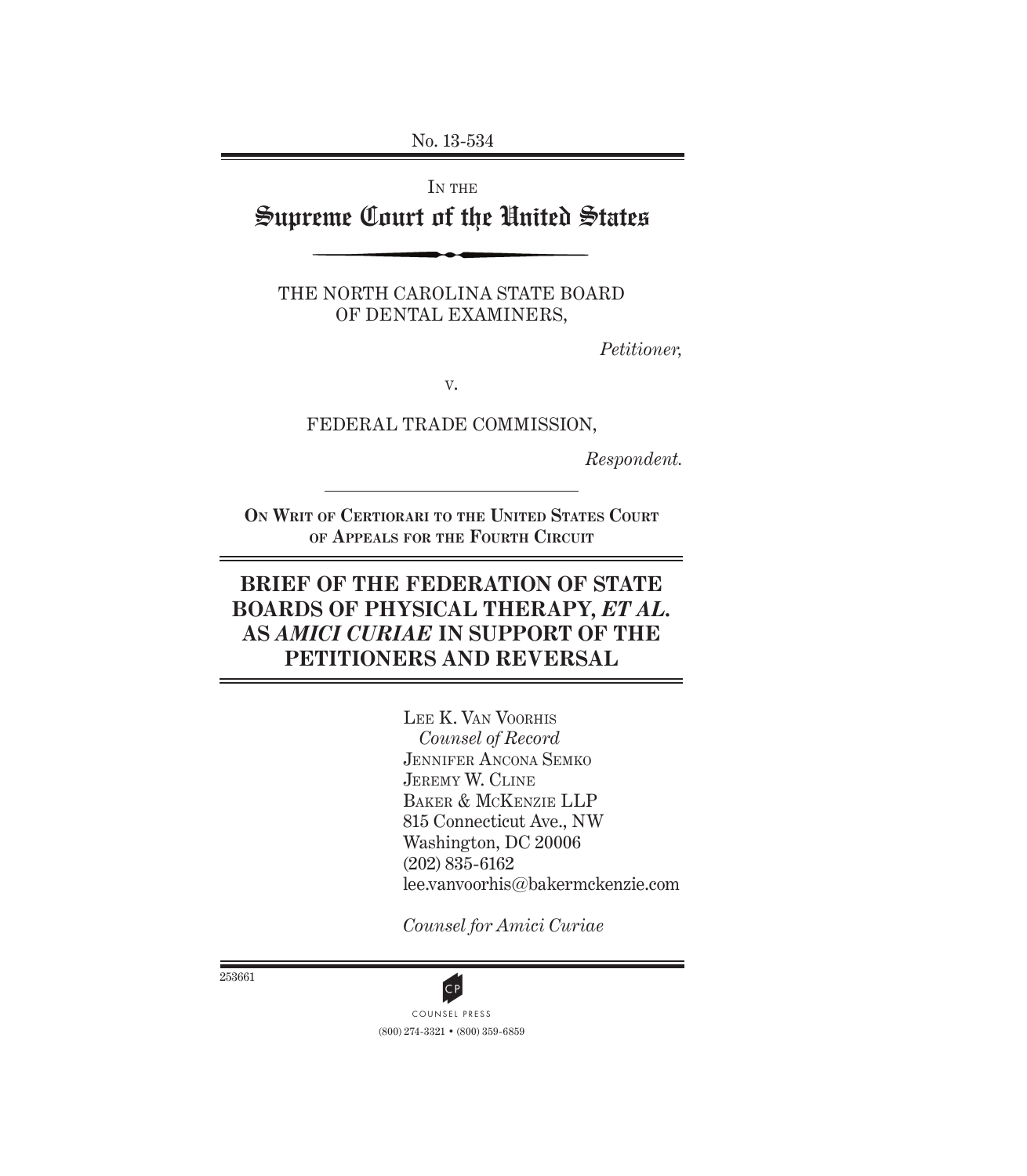### **TABLE OF CONTENTS**

|             | Page                                                                                                                                                                                                                  |
|-------------|-----------------------------------------------------------------------------------------------------------------------------------------------------------------------------------------------------------------------|
|             | TABLE OF CONTENTS                                                                                                                                                                                                     |
|             | TABLE OF CITED AUTHORITIES iii                                                                                                                                                                                        |
|             | INTERESTS OF THE AMICI CURIAE1                                                                                                                                                                                        |
|             |                                                                                                                                                                                                                       |
|             |                                                                                                                                                                                                                       |
| I.          | ACTS TAKEN BY DULY AUTHORIZED<br>STATE REGULATORY BOARDS<br>SHOULD BE IMMUNE FROM FEDERAL<br>ANTITRUST LIABILITY UNDER<br>THE STATE ACTION DOCTRINE8                                                                  |
| $A_{\cdot}$ | The Fourth Circuit's test imperils<br>states' ability to delegate their<br>authority to expert regulatory<br>boards and undermines those boards'<br>ability to regulate in accordance<br>with their public mandates10 |
| В.          | State regulatory boards are clearly state<br>entities and possess the attributes that<br>this Court has emphasized in holding<br>that municipalities do not need to meet<br>the active supervision test16             |

*i*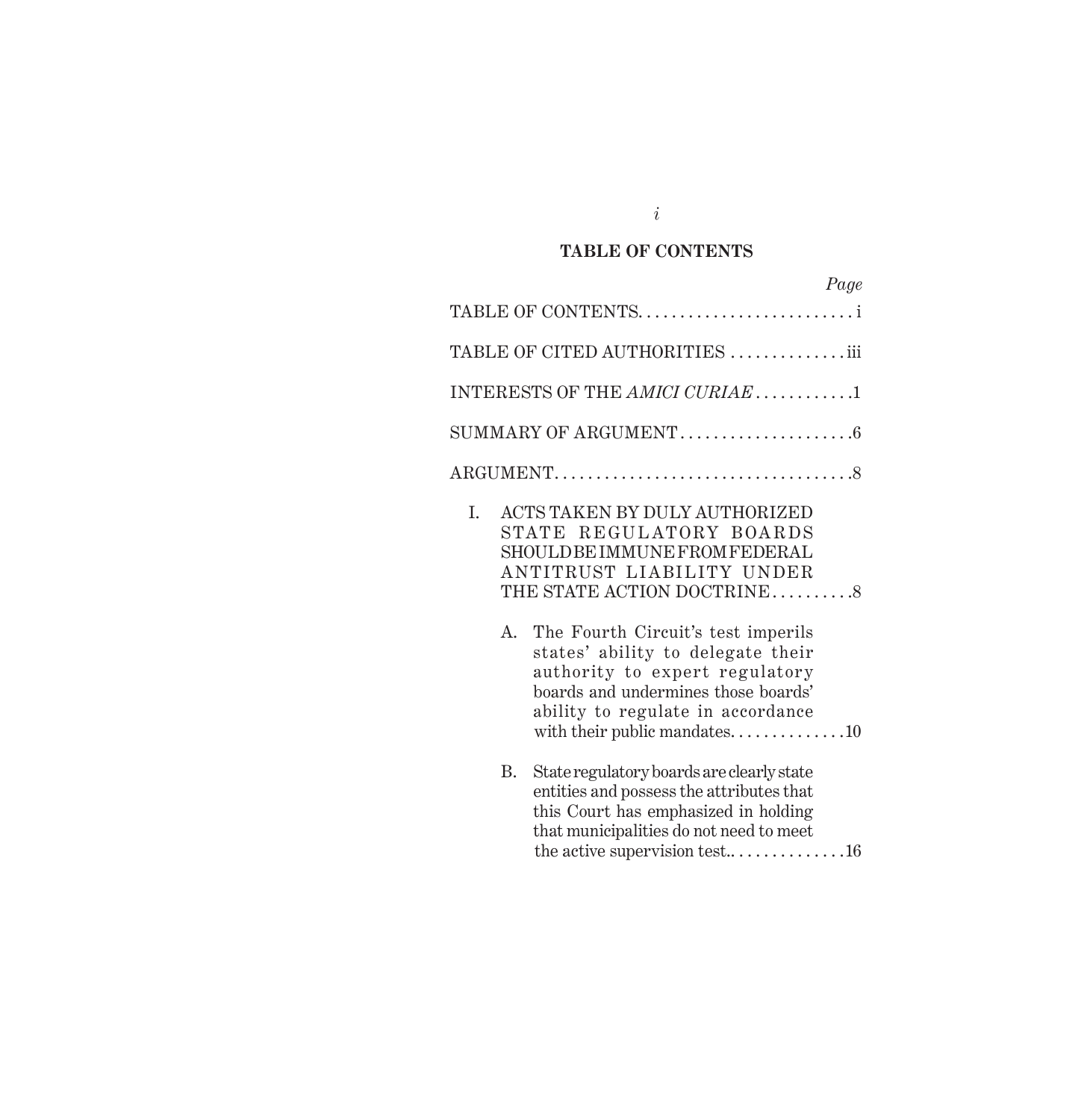# *Table of Contents*

| C. The mere presence of a majority of<br>licensed professionals on a board that<br>regulates that profession does not make<br>that board a "private" actor. $\dots \dots \dots \dots 20$            |
|-----------------------------------------------------------------------------------------------------------------------------------------------------------------------------------------------------|
| D. Under this Court's decision in $City$<br>of Columbia v. Omni, it is improper<br>for a federal court to examine the<br>makeup and character of a state board<br>in order to challenge the board's |
|                                                                                                                                                                                                     |
|                                                                                                                                                                                                     |

*ii*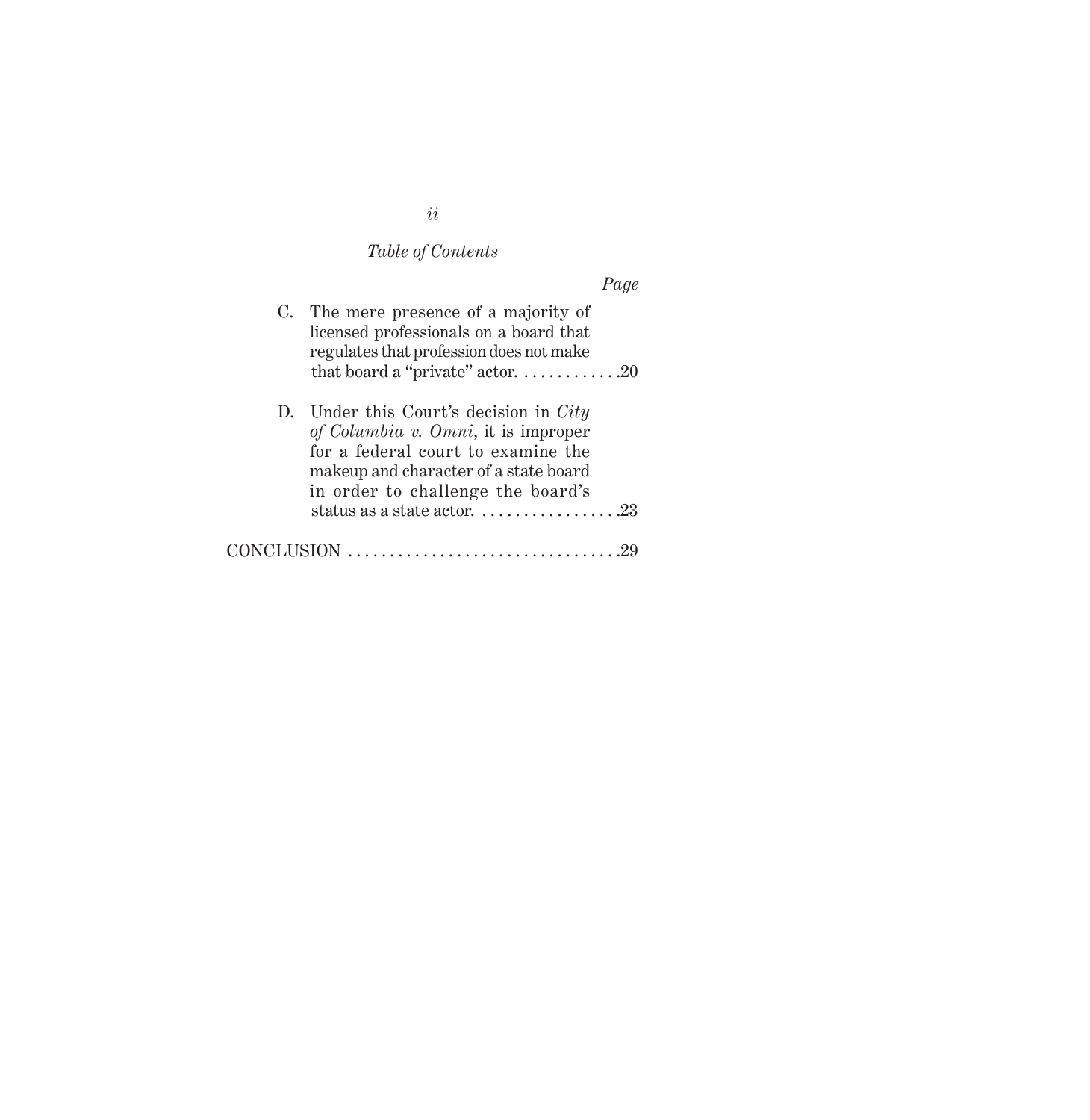## **TABLE OF CITED AUTHORITIES**

## **CASES**

| Cal. Dental Ass'n v. FTC,                       |
|-------------------------------------------------|
|                                                 |
| California Retail Liquor Dealers Ass'n v.       |
| Midcal Aluminum,                                |
|                                                 |
| $Cine\ \lambda 2^{nd}\ St.\ Theater\ Corp.\ v.$ |
| Nederlander Organization, Inc.,                 |
|                                                 |
| City of Columbia v. Omni Outdoor Advertising,   |
|                                                 |
| Earles v. State Board of Certified Public       |
| Accountants,                                    |
| 139 F.3d 1033 (5th Cir. 1998). 9, 15, 19, 20    |
| Federal Trade Commission v.                     |
| Phoebe Putney Health System,                    |
|                                                 |
| Gambrel v. Kentucky Board of Dentistry,         |
|                                                 |
| Goldfarb v. Virginia State Bar,                 |
|                                                 |
| Hass v. Oregon State Bar,                       |
| 883 F.2d 1453 (9th Cir. 1989). 9, 15, 19, 20    |

*iii*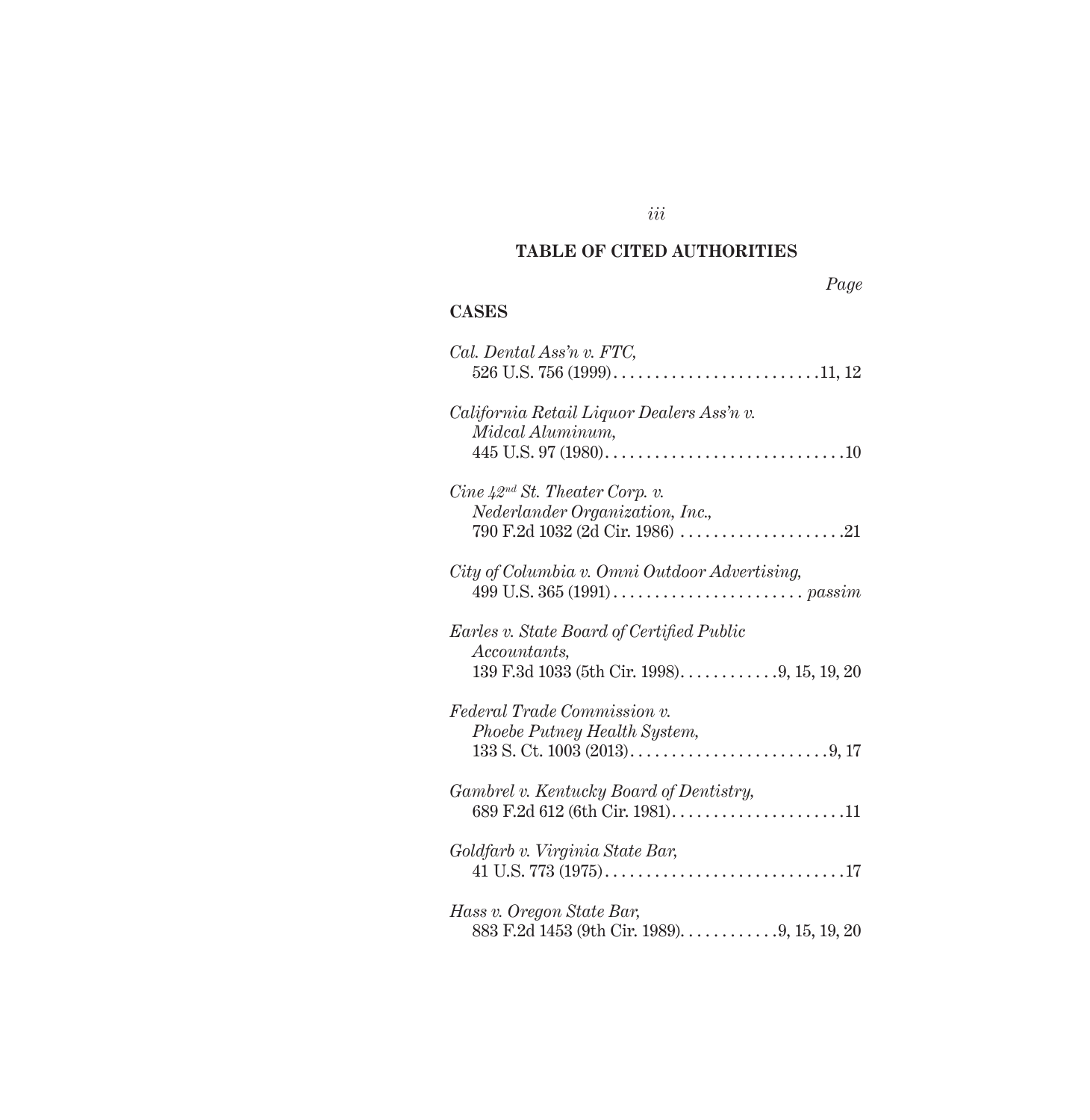## *Cited Authorities*

| Page                                                                                                                                                                |
|---------------------------------------------------------------------------------------------------------------------------------------------------------------------|
| Hedgecock v. Blackwell,                                                                                                                                             |
| Hoover v. Ronwin,                                                                                                                                                   |
| Lafayette v. Louisiana Power & Light Co.,                                                                                                                           |
| Parker v. Brown,                                                                                                                                                    |
| Porter Testing Laboratory v. Board of Regents<br>for Oklahoma Agricultural & Mechanical<br>Colleges,                                                                |
| Semler v. Oregon State Bd. of Dental Exam'rs,                                                                                                                       |
| Southern Motors Rate Conf. v. United States,                                                                                                                        |
| Surgical Care Ctr. v. Hospital Serv. Dist. No. 1,                                                                                                                   |
| The North Carolina State Board of Dental<br>Examiners v. Federal Trade Commission,<br>717 F.3d 359 (2013) $\ldots \ldots \ldots \ldots \ldots \ldots \ldots$ passim |
| Town of Hallie v. City of Eau Claire,                                                                                                                               |

*iv*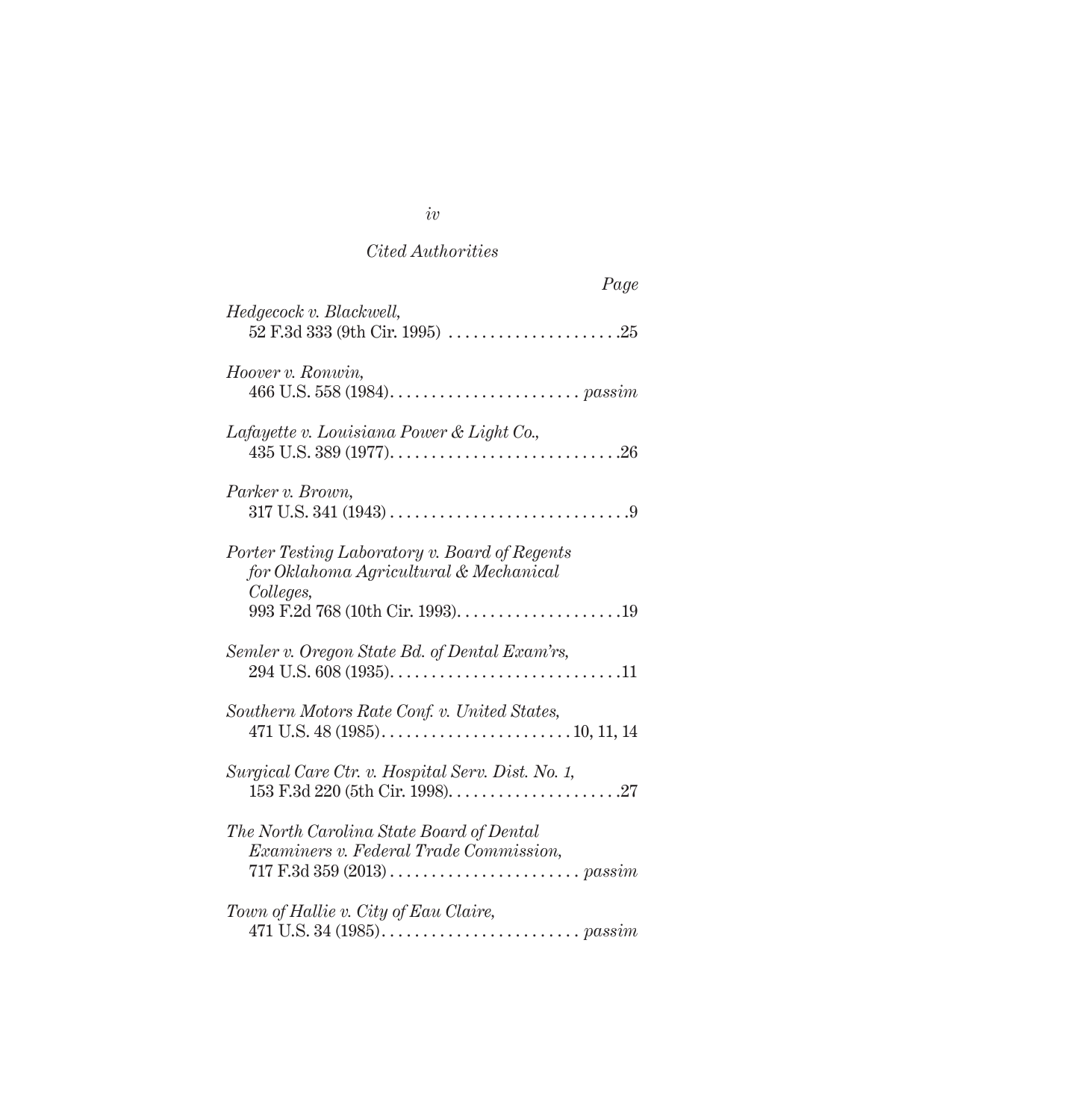## *Cited Authorities*

### **STATUTES**

| N.C. Gen. Stat. $$143-318.9-143-318.18$ 18  |
|---------------------------------------------|
| N.C. Gen. Stat. § 143B-30.1 - 143B-30.4. 18 |
|                                             |

*v*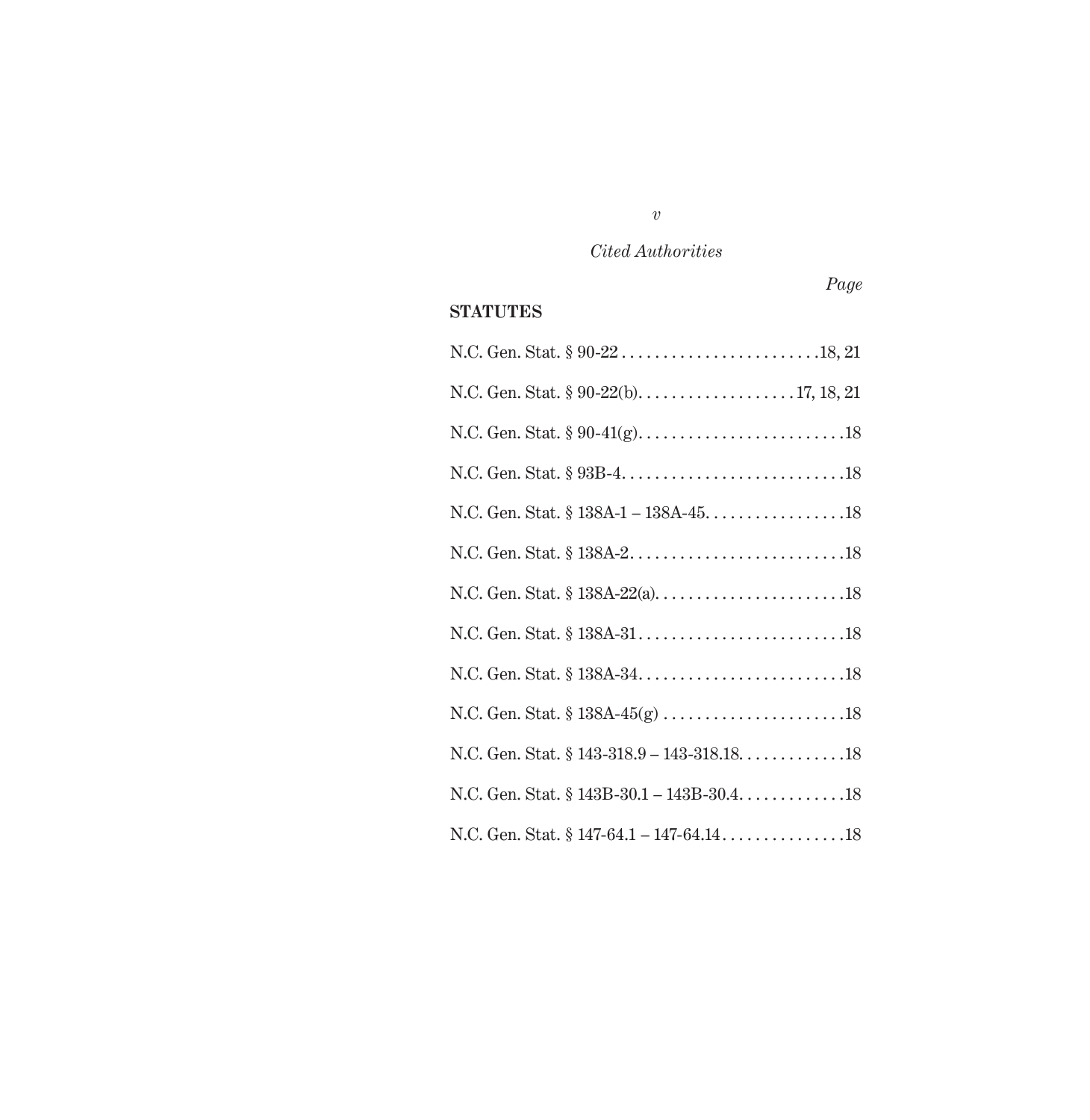#### **INTERESTS OF THE** *AMICI CURIAE*

Each of the organizations that is a party to this *amicus curiae* brief has a special interest in this case because it, or its members, perform regulatory and licensing duties like those of the North Carolina State Dental Board ("Dental Board")1 :

- The Federation of State Boards of Physical Therapy  $("FSBPT")$  is a not-for-profit federation of the state physical therapy regulatory licensing boards of each of the fifty states, the District of Columbia, Puerto Rico, and the U.S. Virgin Islands. FSBPT member boards regulate the safe and lawful practice of physical therapy in their respective jurisdictions.
- The Federation of Associations of Regulatory Boards ("FARB") is a not-for-profit,  $501(c)(3)$ membership association that promotes public protection and provides a forum for beneficial collaboration among its members, associations of regulatory boards across disciplines, jurisdictions, and professions.
- The National Council of State Boards of Nursing  $("NCSBN")$  is a not-for-profit,  $501(c)(3)$  corporation composed of the boards of nursing of all states, the District of Columbia and four United States territories. NCSBN's member boards are the

<sup>1.</sup> No party to the instant appeal has authored or contributed money to this brief, nor has anyone other than *amici curiae* and their members contributed to this brief, financially or otherwise. All parties have consented to the filing of this brief.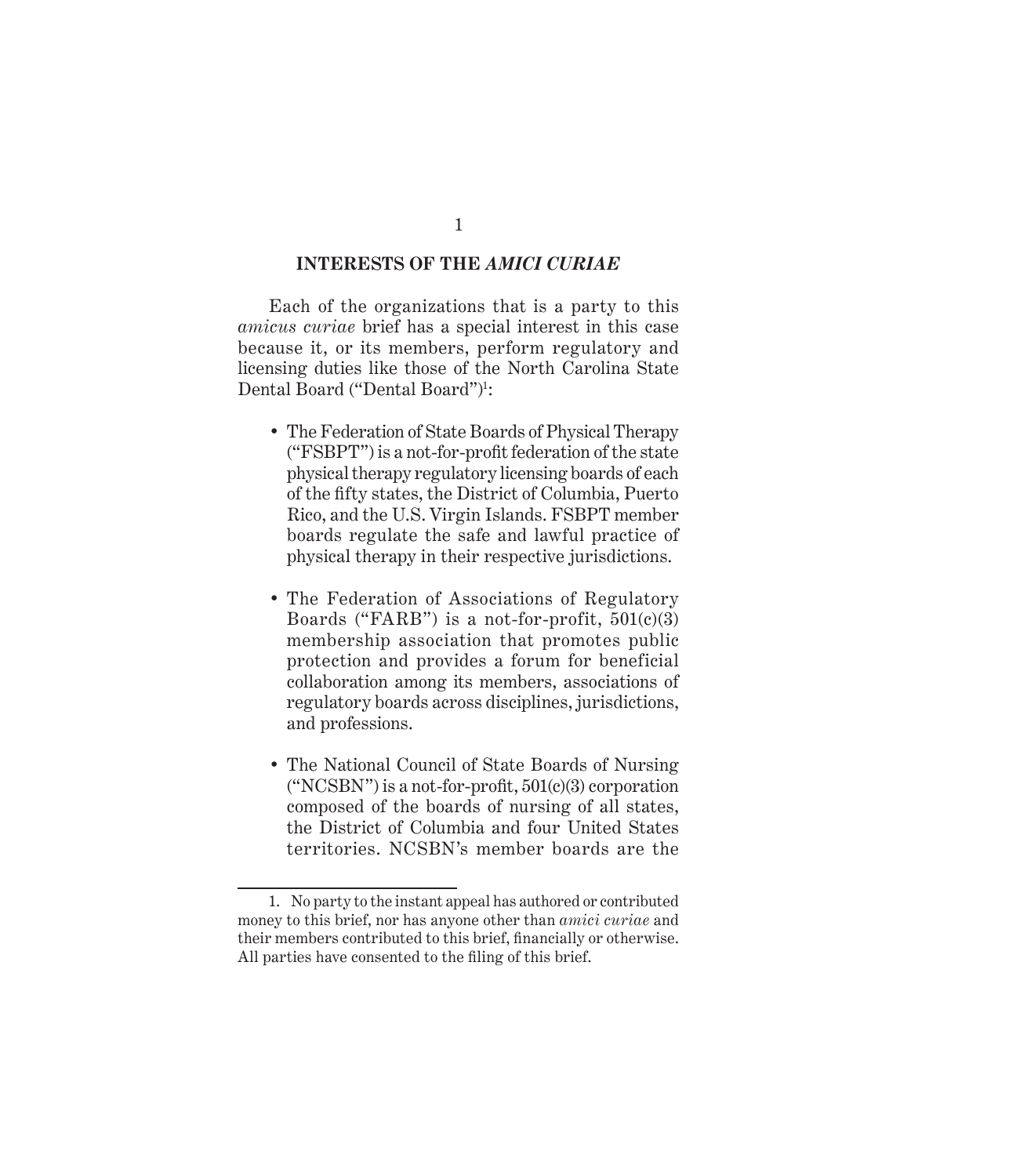state agencies responsible for the regulation of registered, practical and vocational nurses throughout the United States and its territories. The NCSBN assists its member boards of nursing to act and counsel together on matters of common interest and concern affecting the public health, safety and welfare, including the development of the national licensing examinations in nursing.

- The National Board of Certification in Occupational Therapy ("NBCOT") is a not-for-profit credentialing agency that promotes public protection by providing a certification process for the occupational therapy profession.
- The American Association of Veterinary State Boards ("AAVSB") is a not-for- profit,  $501(c)(3)$ association that promotes public protection and uniformity by providing programs and services to its membership, which is comprised solely of the 57 veterinary licensing boards in the United States, the District of Columbia, the U.S. Virgin Islands, Puerto Rico and four Canadian provinces.
- The Association of Social Work Boards ("ASWB") is a not-for-profit,  $501(c)(3)$  association that promotes public protection and uniformity by providing programs and services to its membership, which is comprised solely of social work regulatory licensing boards in the United States and Canada.
- The Federation of State Massage Therapy Boards ("FSMTB") is a not-for-profit,  $501(c)(3)$  organization that promotes public protection and uniformity by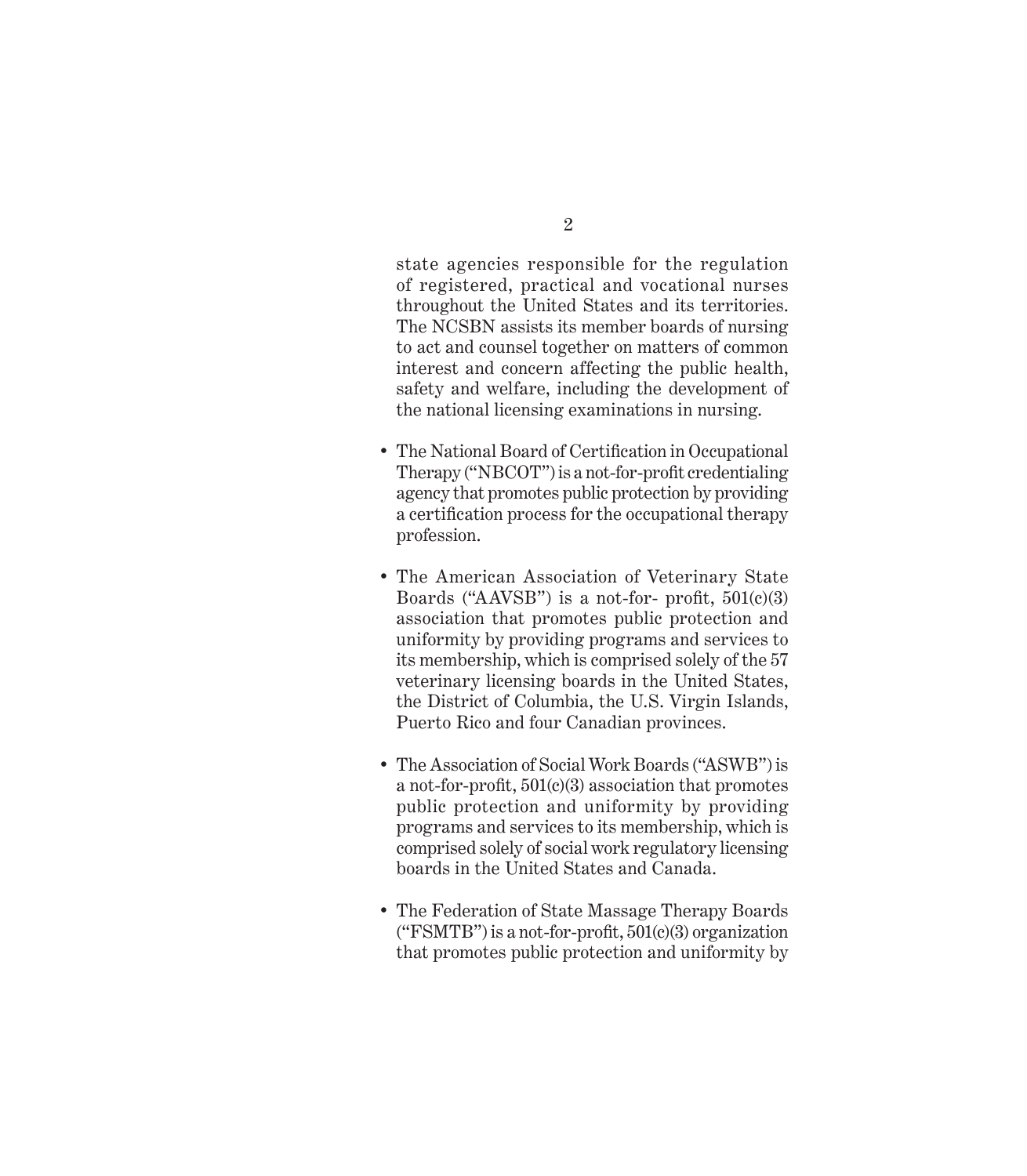providing programs and services to its membership, which is comprised solely of jurisdictional agencies authorized by statute to regulate the practice of massage therapy in the United States.

- The International Conference of Funeral Service Examining Boards, Inc. ("ICFSEB") is a not-forprofit,  $501(c)(3)$  organization that promotes public protection and uniformity by providing programs and services to its membership, which is comprised solely of the jurisdictional agencies authorized by statute to regulate the practice of funeral and embalming services in the United States and Canada.
- The National Association of Long Term Care Administrator Boards ("NAB") is a not-for-profit organization that promotes public protection and uniformity by providing programs and services to its membership, which is comprised solely of the boards which regulate long term care administrators in the United States and District of Columbia.
- The American Association of State Counseling Boards ("AASCB") is a not-for-profit association that promotes public protection and uniformity by providing programs and services to its membership, which is comprised solely of governmental agencies responsible for the licensure and certification of counselors throughout the United States.
- The Association of Regulatory Boards of Optometry ("ARBO") is a not-for-profit,  $501(c)(3)$  organization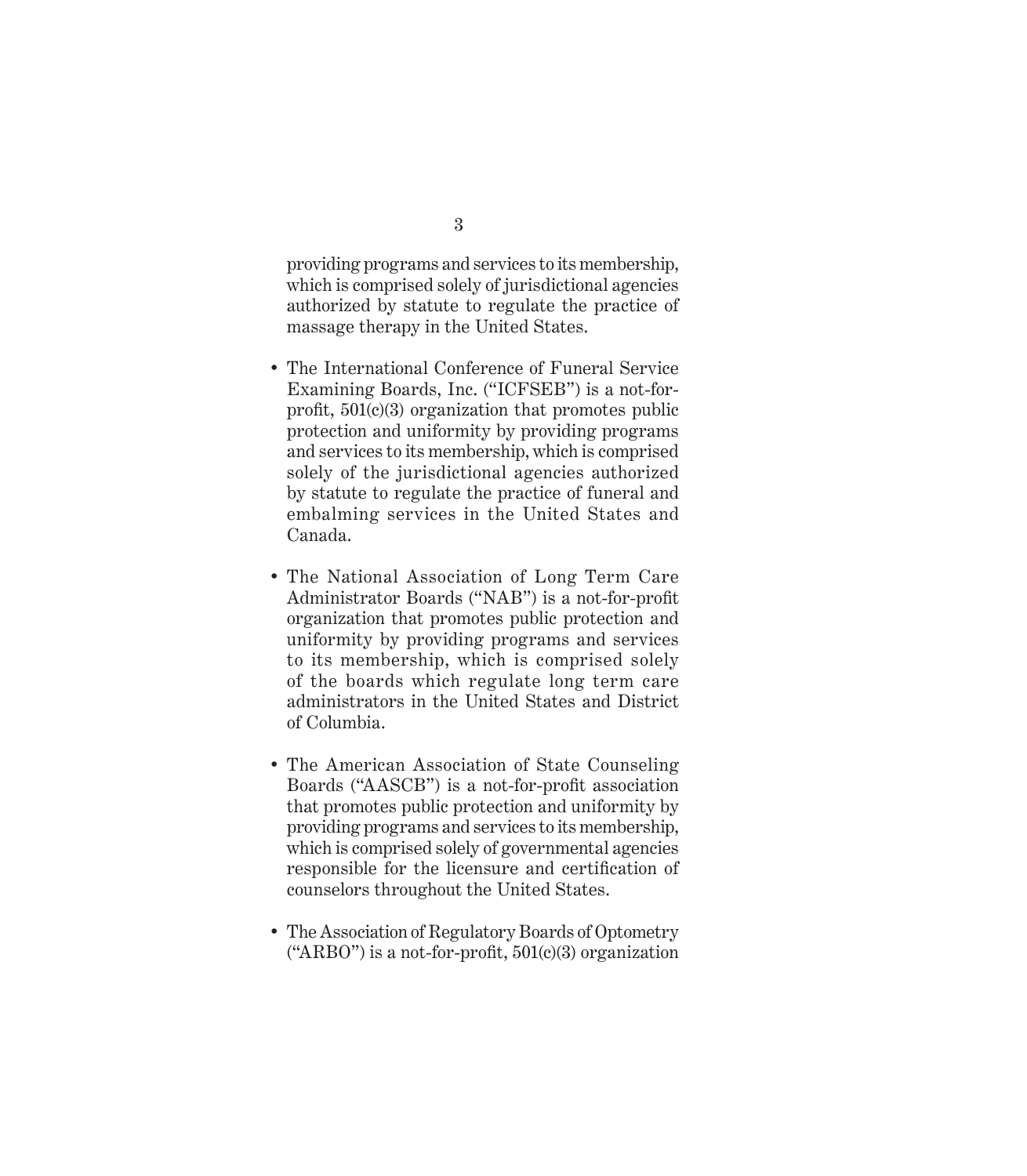that promotes public protection and uniformity by providing programs and services to its membership, which is comprised solely of optometry regulatory boards in the United States, Canada, and Australia.

- The Association of State and Provincial Psychology Boards ("ASPPB") is a not-for-profit association that promotes public protection and uniformity by providing programs and services to its membership, which is comprised solely of the psychology boards in the United States and Canada.
- The National Association of Boards of Pharmacy ("NABP") is a not-for-profit,  $501(c)(3)$  organization that promotes public protection and uniformity by providing programs and services to its membership, which is comprised of boards of pharmacy in the United States, District of Columbia, Guam, U.S. Virgin Islands, Puerto Rico, Australia, New Zealand, and Canada.
- The National Association of State Boards of Accountancy ("NASBA") is a not-for-profit organization that promotes public protection and uniformity by providing programs and services to its membership, which is comprised of boards of accountancy in the United States.
- The National Association of State EMS Officials ("NASEMSO") is a not-for-profit,  $501(c)(3)$ organization that promotes public protection and uniformity by providing programs and services to its membership, which is comprised of state EMS agencies in the United States.

4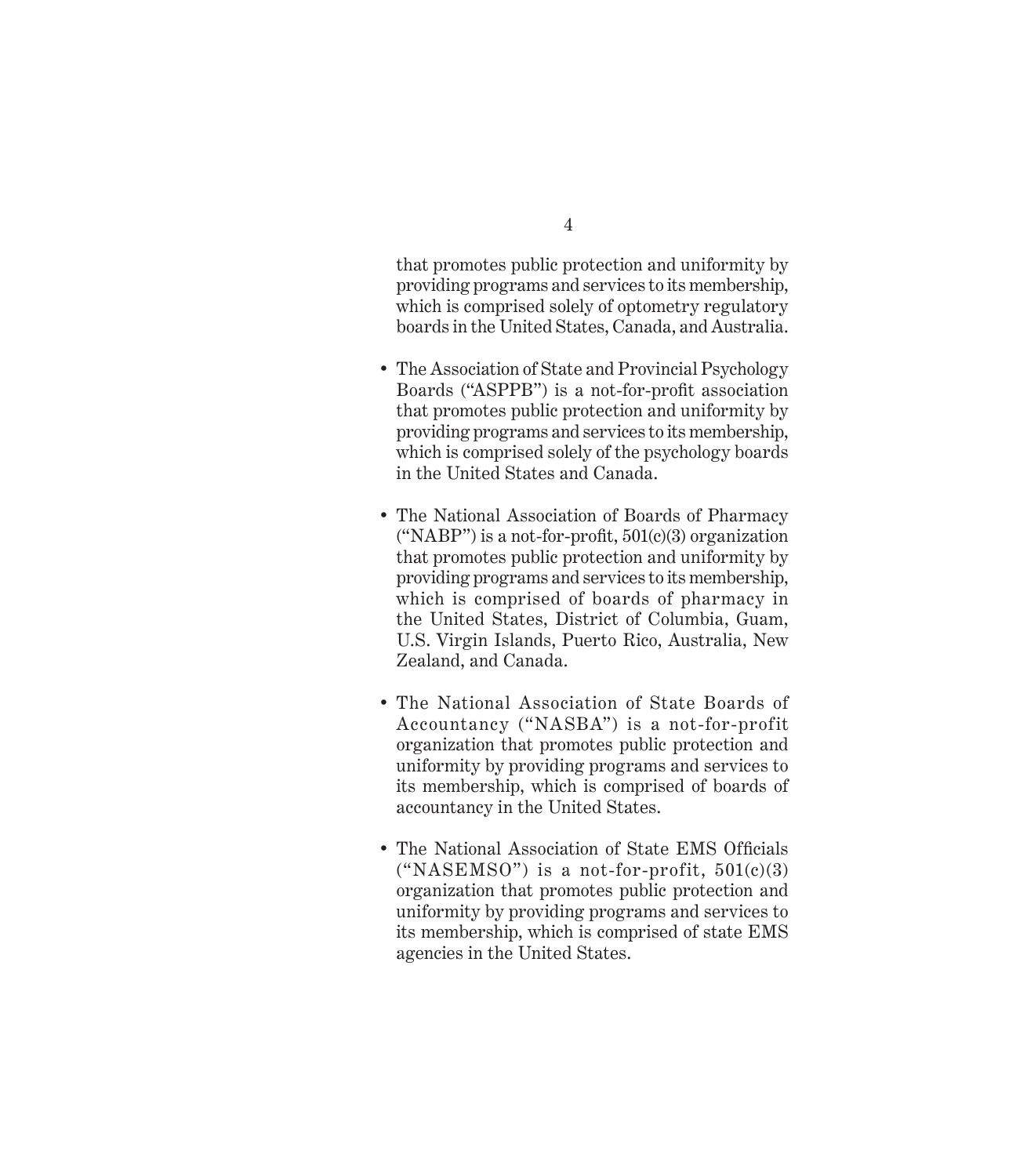• The Federation of Chiropractic Licensing Boards ("FCLB") is a not-for-profit,  $501(c)(3)$  organization that promotes public protection and uniformity by providing programs and services to its membership, which is comprised of chiropractic regulatory boards in the United States, Canada, Australia, and Mexico.

Like the Dental Board, the member boards of the *amici* parties are tasked with regulating their respective professions for the good of the public and enforcing certain limitations on the practice of their profession, as mandated by their state lawmakers. These boards are frequently composed of professionals who regulate their respective professions. Thus, *amici*'s member boards face the threat of antitrust actions against them if the decision of the Fourth Circuit is permitted to stand, or if the Fourth Circuit's decision is interpreted to define as a private actor any regulatory board comprised of a majority of regulated professionals. *Amici* therefore have an interest in apprising the Court of the consequences of the Fourth Circuit's decision to decline to apply state action immunity to the Dental Board.

*Amici* focus on the question of whether state regulatory boards are entitled to state action immunity from the federal antitrust laws when the boards include members of the regulated profession. *Amici* are concerned that the Fourth Circuit's test for determining state action immunity could subject *amici*'s boards and their board members to antitrust liability and, thus, destroy the usefulness of state regulatory boards, to the detriment of the professions and to the consuming public.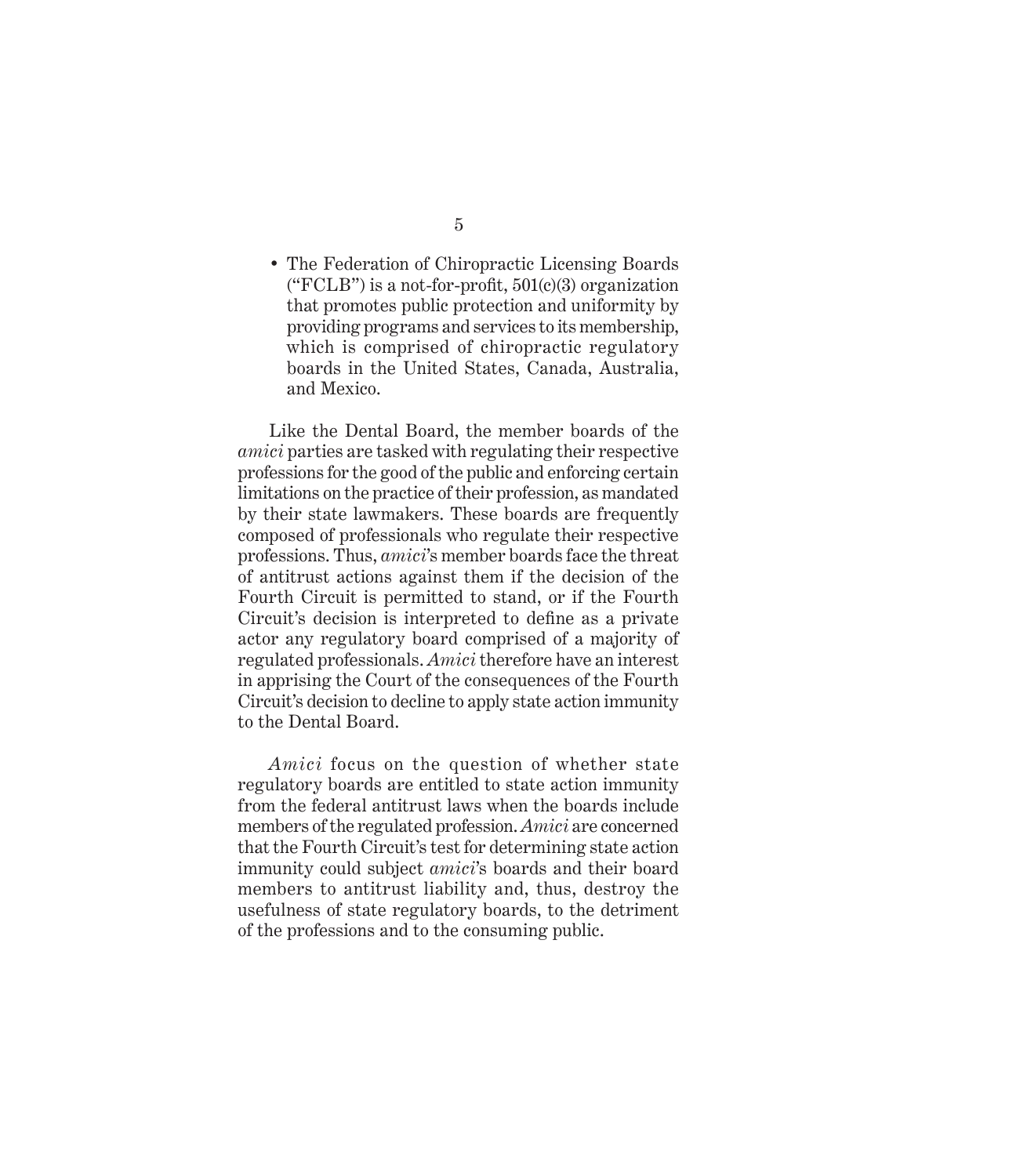6

Many states have enacted statutes establishing regulatory boards that include members of the regulated profession. Such boards rely upon a professional membership with a flexible and strong enforcement power to regulate their profession. The threat of liability could discourage members from passing necessary regulations, enforcing their mandates vigorously, and regulating their professions properly. This decision could thus negatively affect the quality of the boards and the professionals they regulate, as well as the health and safety of the public whom they serve.

#### **SUMMARY OF ARGUMENT**

*Amici curiae* respectfully submit this brief in support of the Petitioner. *Amici* submit that the judgment of the Fourth Circuit was erroneous and should be reversed by this Court. The state action immunity doctrine should apply to actions of state boards like the Dental Board. The Fourth Circuit's decision was erroneous as a matter of law and ill-advised as a matter of policy.

The fundamental purpose of state regulatory boards is to protect the public from harm caused by the unlawful or unsafe practice of the professions they regulate. Accordingly, states invest these boards with mandates to protect against the danger of unlicensed practitioners, ensure minimum standards, and regulate professional conduct. The Fourth Circuit's decision threatens to jeopardize this regulatory process and must be overturned for at least four reasons.

First, the Fourth Circuit's decision threatens to undermine states' ability to delegate functions to their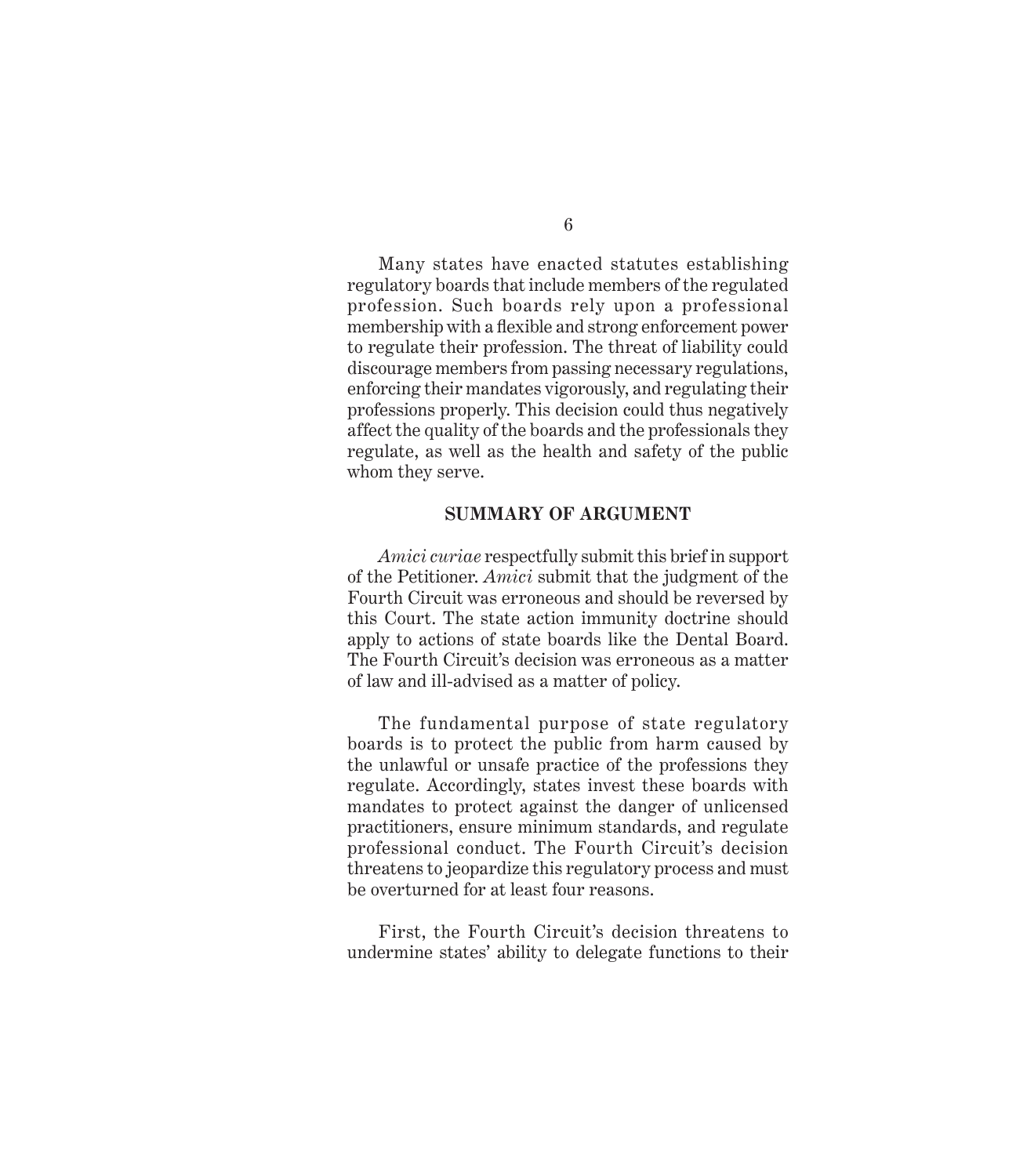regulatory boards. This Court has recognized that the Sherman Act was not designed to nullify a state's control over its officers and agents. This Court has also recognized the essential role that state regulatory boards composed of professional members play in the proper administration of state government. The Fourth Circuit's test would force states to restructure their administrative systems to eliminate market participant members from their regulatory boards or impose a duplicative and unnecessary extra layer of supervision over their boards. As a result, the Fourth Circuit's test would destroy the many benefits inherent in delegation to state regulatory boards, while also potentially endangering the public whom these boards are tasked with protecting.

Second, state regulatory boards like the Dental Board are clearly state entities. They possess the public attributes that this Court emphasized in holding that municipalities are not required to meet the active supervision prong of the state action doctrine. Like municipalities, state boards have broad public mandates and are consistently exposed to public scrutiny. Thus, like municipalities, the need for active supervision does not arise.

Third, the Fourth Circuit improperly presumed that state regulatory boards do not act in the public interest and that the Dental Board must not be a state entity. The mere presence of a majority of licensed professionals on a board that regulates a profession does not make that board a private actor, however. The Fourth Circuit presumed that because the individuals comprising a board have private interests, the board pursues those interests. There is no stated basis for this presumption. In fact, just the opposite presumption is preferable. This Court has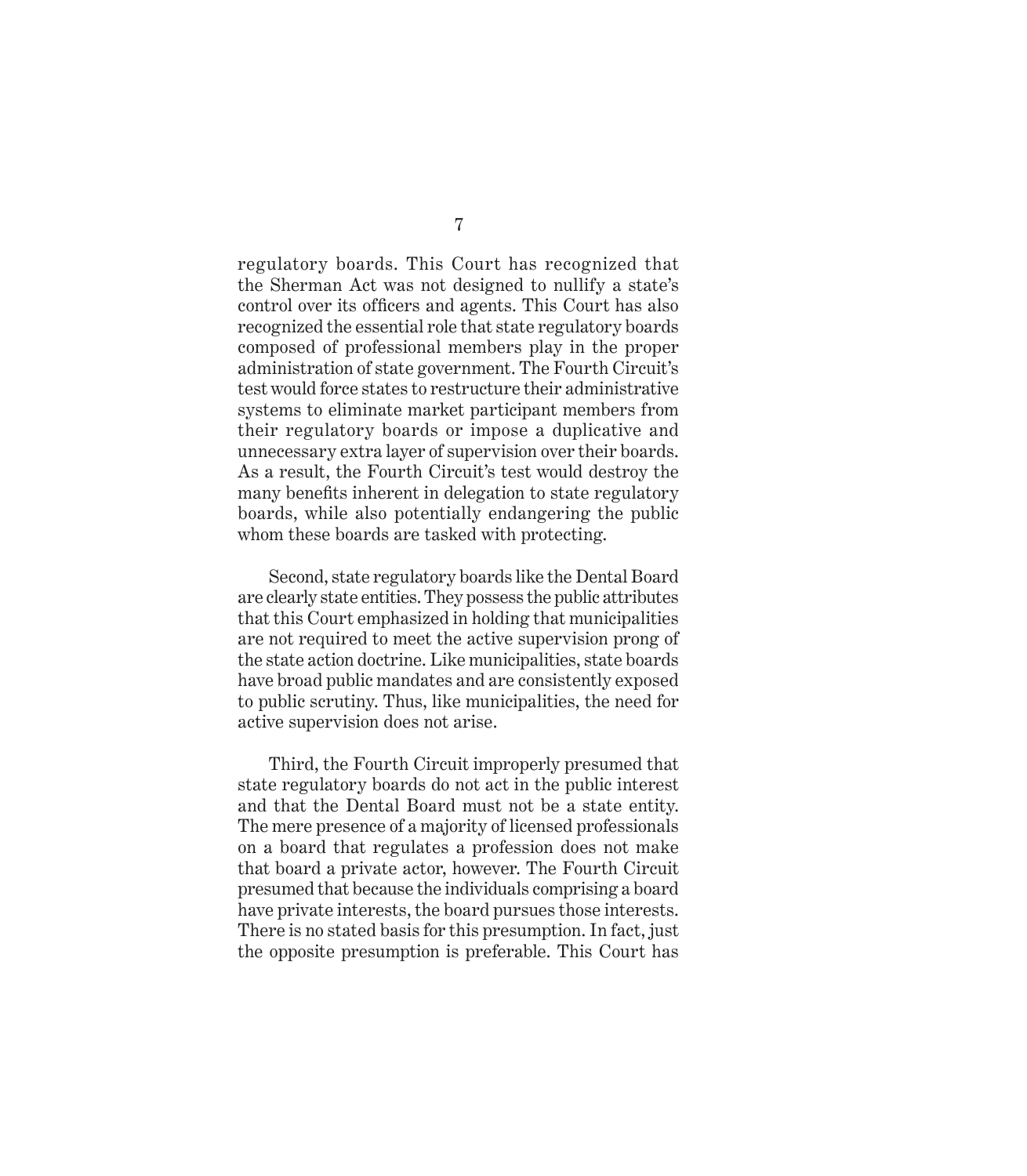applied a presumption that municipalities act in the public interest. This presumption is no less appropriate for state regulatory boards. Like municipalities, state regulatory boards are arms of the state and have open-government laws and other disclosure requirements. The open and public nature of these entities indicates that they have an incentive to act in the public interest and not pursuant to individual private interests.

Fourth, the Fourth Circuit's test improperly looks behind state action to inquire into the private motives of state board members. The Fourth Circuit focused its inquiry on the composition of the Dental Board and the potential private interests of the dentists serving on it. The Fourth Circuit's test is in direct opposition to this Court's clear mandate that courts are not permitted to look behind the actions of states to determine whether they qualify for state action immunity. This mandate is derived from this Court's dual concerns for state sovereignty and federalism. Allowing courts to inquire into the private interests of state actors in determining whether to apply active supervision would necessarily intrude on a state's ability to determine the structure of its administrative systems.

#### **ARGUMENT**

#### **I. ACTS TAKEN BY DULY AUTHORIZED STATE REGULATORY BOARDS SHOULD BE IMMUNE FROM FEDERAL ANTITRUST LIABILITY UNDER THE STATE ACTION DOCTRINE.**

The state action doctrine immunizes a state from federal antitrust liability when exercising its sovereign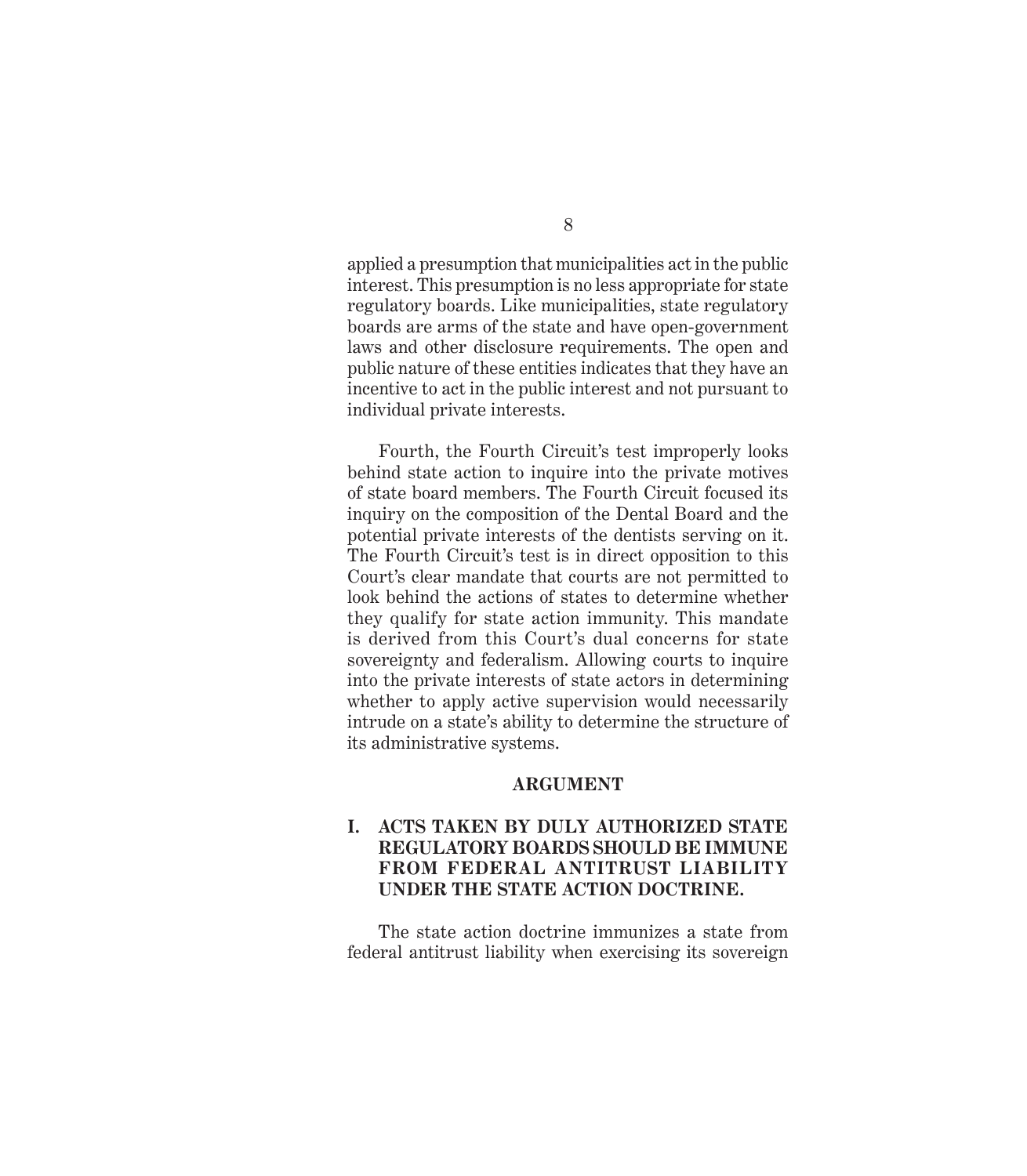governmental authority. *Parker v. Brown*, 317 U.S. 341, 350-351 (1943). Conduct by a state acting through the legislature is *ipso facto* immune from the antitrust laws. *Hoover v. Ronwin*, 466 U.S. 558, 567-568 (1984). In such a case, states are granted immunity not because they have chosen to act anticompetitively, but rather, because the state has chosen to act at all. *Id*. at 574. This Court has justified this doctrine based on federalism and state sovereignty rationales:

"In a dual system of government, in which, under the Constitution the states are sovereign, save only as Congress may constitutionally subtract from their authority, an unexpressed purpose to nullify a state's control over its officers and agents is not to be lightly attributed to Congress."

 *Parker*, 317 U.S. at 351.

The doctrine does not apply directly to sub-state entities or private actors because such actors are not themselves sovereign. However, such entities may receive the protection of the doctrine where their actions are authorized implementations of state policy. *See Federal Trade Commission v. Phoebe Putney Health System*, 133 S.Ct. 1003, 1010 (2013); *City of Columbia v Omni*, 499 U.S. 365, 370 (1991); *Town of Hallie v. City of Eau Claire*, 471 U.S. 34 (1985); *Hass v. Oregon State Bar*, 883 F.2d 1453 (9th Cir. 1989); *Earles v. State Board of Certified Public Accountants*, 139 F.3d 1033 (5th Cir. 1998).

The application of state action immunity to private and sub-state actors differs depending on the type of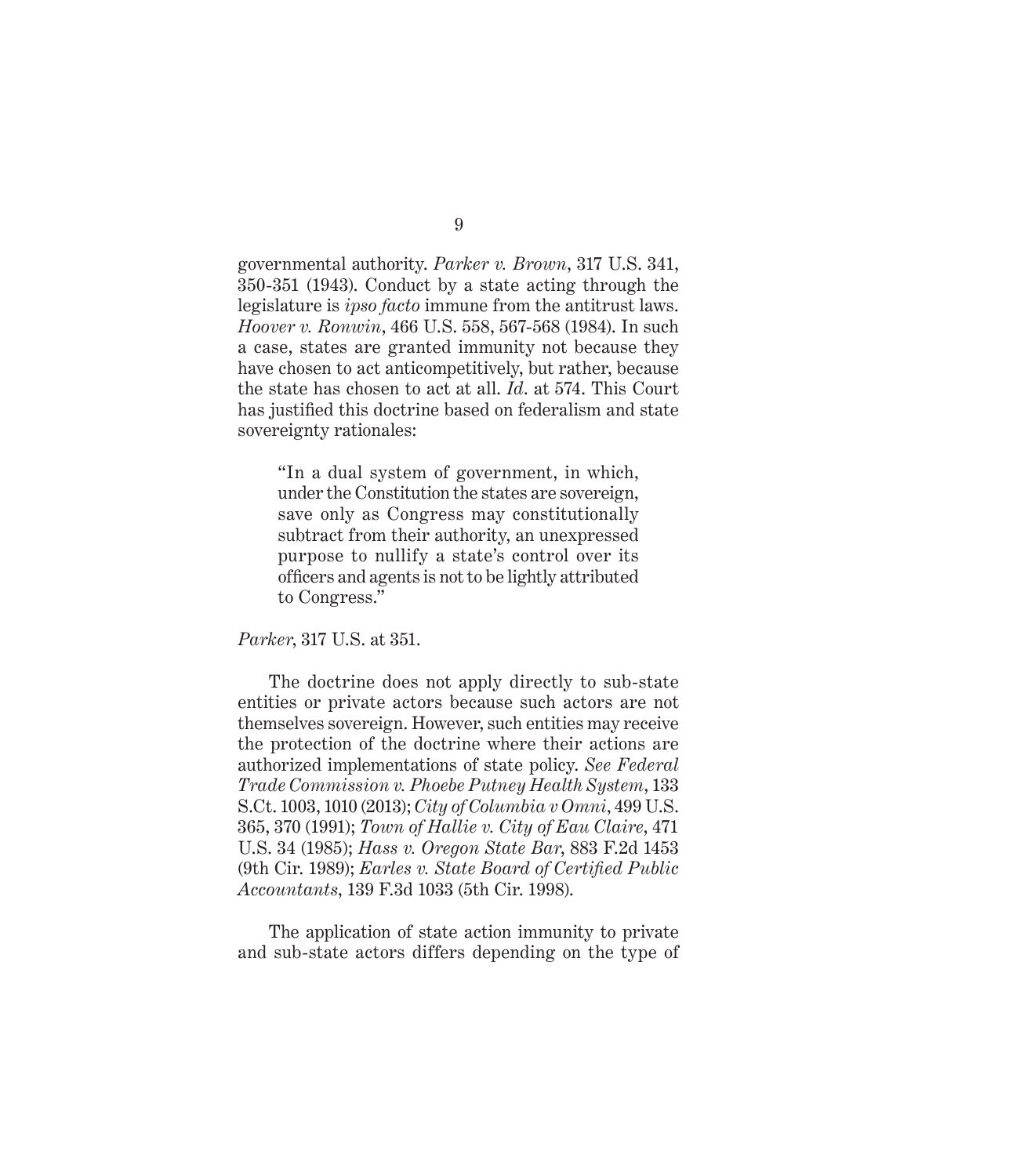entity at issue. If the actor is a private actor then it must satisfy two prongs to gain the benefit of state action immunity. *California Retail Liquor Dealers Ass'n v. Midcal Aluminum*, 445 U.S. 97 (1980). First, it must show that there is a clearly articulated state policy to displace competition. Second, it must show that there is active supervision by the state of the conduct at issue. If the actor is instead a municipality, it must show only that there is a clearly articulated policy to displace competition. Unlike private actors, municipalities are not required to show that their activity is actively supervised by the state. *Town of Hallie*, 471 U.S. at 46. Importantly, this Court has also suggested that sub-state entities, including state boards and agencies, are also not required to meet the active supervision requirement. *Id*. at 46 n.10 ("In cases in which the actor is a state agency, it is likely that active supervision would also not be required").

**A. The Fourth Circuit's test imperils states' ability to delegate their authority to expert regulatory boards and undermines those boards' ability to regulate in accordance with their public mandates.** 

The state action doctrine protects a state's ability to delegate its authority to sub-state entities. *Town of Hallie*, 471 U.S. at 38. In developing the state action doctrine, this Court has stressed that the Sherman Act was not intended to "nullify a state's control over its officers and agents." *Id*. at 38. This Court has recognized that regulatory boards play an essential role in the efficient operation of state governments and in the protection of the public. *See Southern Motors Rate Conf. v. United States*, 471 U.S. 48, 64 (1985) (explaining that "[a]gencies are created because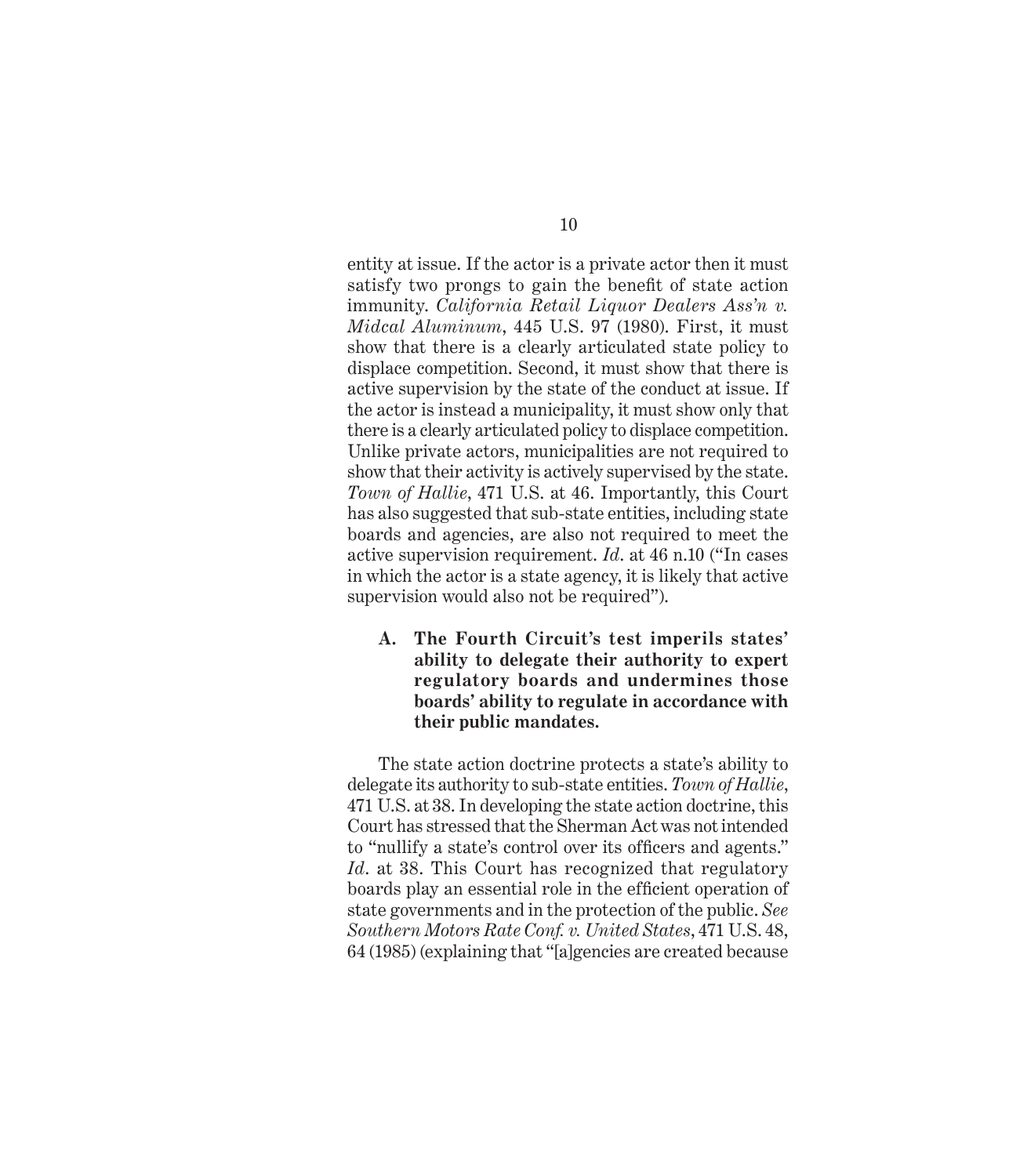they are able to deal with problems unforeseeable to, or outside the competence of the legislature").

States create regulatory boards to serve important public interests, including the protection of the public health. *Gambrel v. Kentucky Board of Dentistry*, 689 F.2d 612, 618 (6th Cir. 1981) (describing Kentucky's regulatory interest in restricting certain activities to licensed dentists, "a matter which is of vital interest to the health and safety of citizens"). Professional regulatory boards guard against unlicensed and unqualified practitioners in a variety of professions. *See e.g., Semler v. Oregon State Bd. of Dental Exam'rs*, 294 U.S. 608 (1935) (finding that that Legislature was dealing "with the vital interest of public health" and that the public is concerned with the "maintenance of professional standards"). Professional boards ensure consistent standards of quality and exclude individuals who cannot meet those standards from practice.

States structure their regulatory boards carefully to achieve those important public interests. To this end, regulatory boards often include market participant members because market participants are typically in a better position than lay people to examine the highly technical matters that these boards regulate. States recognize that experts are often better equipped to authorize and regulate their professions than are nonmembers of the profession. *See Cal. Dental Ass'n v. FTC*, 526 U.S 756, 772 (1999) (recognizing the specialized knowledge to evaluate medical services); *Southern Motors Rate Conf. v. United States*, 471 U.S. 48, 64 (1985) (noting that states create agencies because they are often better equipped to deal with unforeseeable issues). States intend that board members will apply their expertise to technical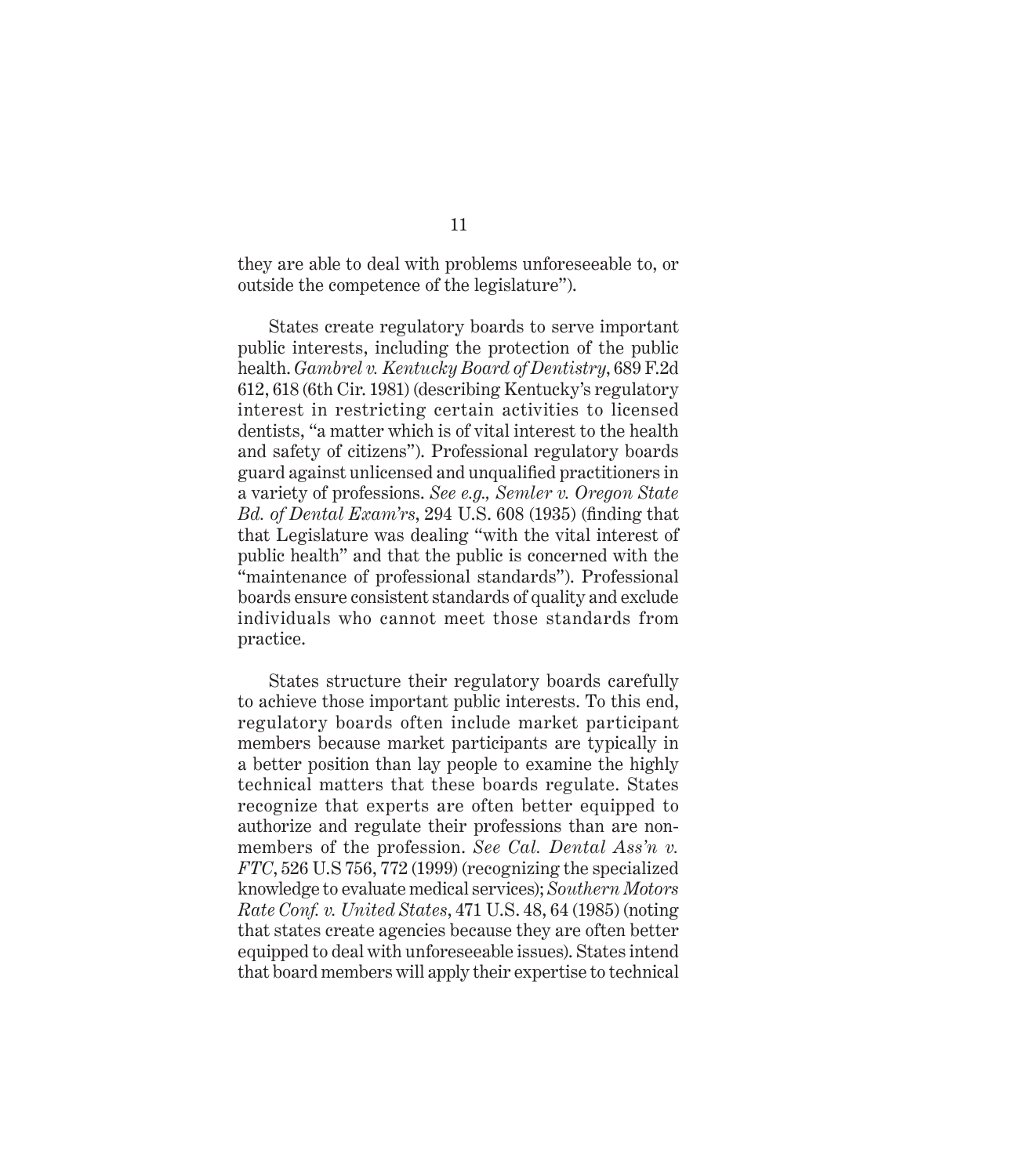problems, which lay persons do not have the specialized knowledge to address. *Cal. Dental Ass'n*, 526 U.S. at 772 (citing the "common view that the 'lay public is incapable of adequately evaluating the quality of medical services'").

Under one reasonable interpretation of the Fourth Circuit's ruling, a state board made up of a majority of market participants (no matter how selected) would not qualify as a state entity and thus would be required to show active supervision to obtain state action immunity. *See The North Carolina State Board of Dental Examiners v. Federal Trade Commission*, 717 F.3d 359, 368 (2013) ("We agree with the FTC that state agencies '"in which a decisive coalition (usually a majority) is made up of participants in the regulated market," who are chosen by and accountable to their fellow market participants, are private actors and must meet both *Midcal* prongs"). Such a test would destroy states' ability to structure their regulatory boards with a majority of individuals who work in the profession they regulate. To obtain the mere possibility of state action immunity, states would be required to either restructure their boards to include a majority of non-market participants or actively supervise their boards in some undefined way. As a result, the Fourth Circuit's test would undermine the very purposes of delegation to expert regulatory boards.

Without state action immunity, board members would operate under the constant threat of antitrust liability. This Court has recognized this concern and noted that if state action immunity is easily avoided then antitrust litigation may have a discouraging effect on public service. *See Hoover v. Ronwin*, 466 U.S. 558, 580 n.34 (1984) ("the threat of being sued for damages . . . will deter [individuals] from performing this essential public service"). Without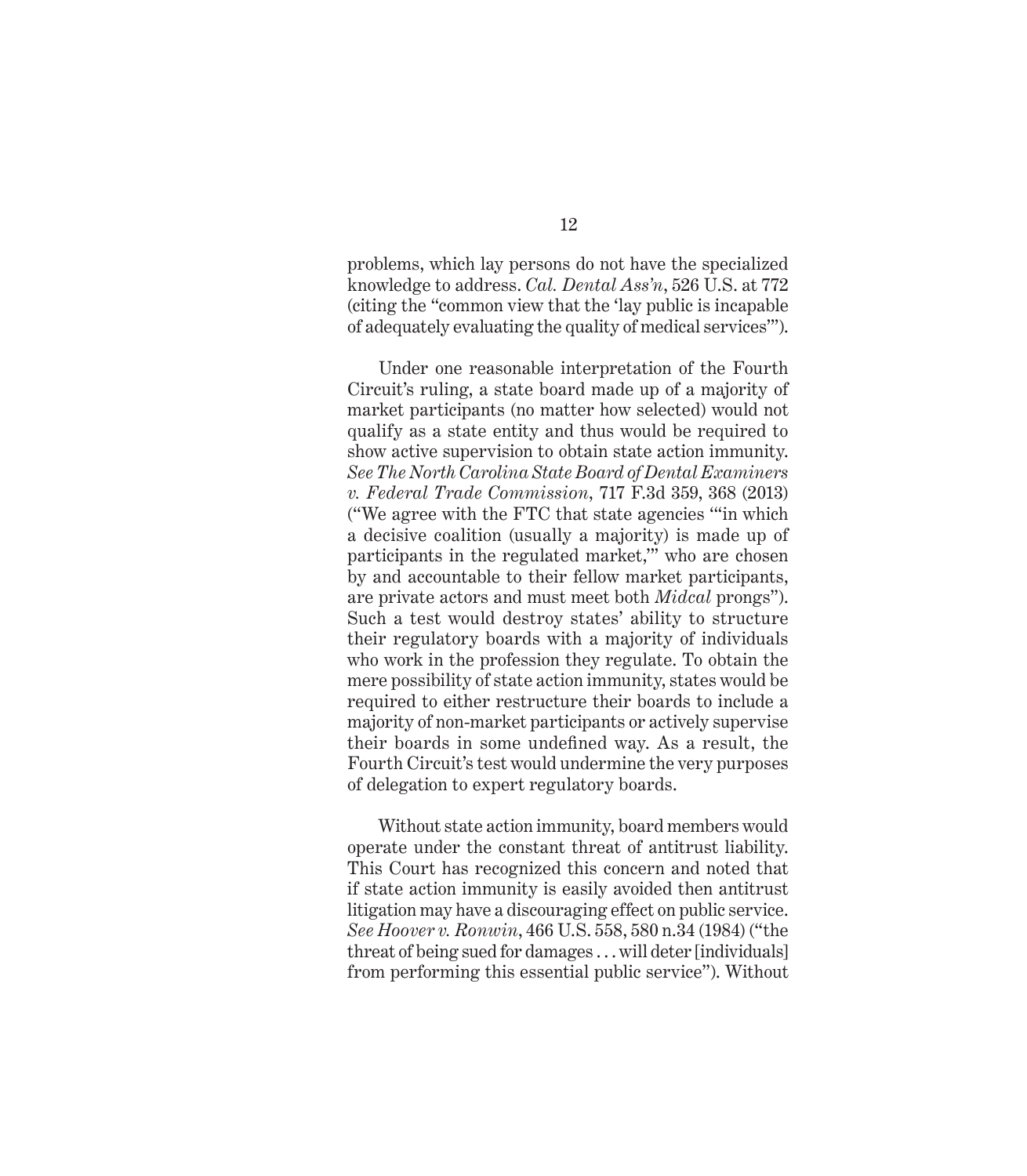the certainty of state action immunity, many professionals may be reluctant to serve on regulatory boards for fear of incurring liability. *See id*. at 580 n.34. Individuals who do serve may be reluctant to or unable to make controversial decisions or pass regulations necessary to regulate their professions effectively. Professional regulatory boards depend on having strong enforcement powers to oversee their members and ensure quality and safety. The threat of liability would negatively affect the quality of oversight these boards provide and, as a result, the quality of the professionals who are licensed. Consequently, the absence of effective enforcement would imperil the public whom these boards are often tasked with protecting. For example, board members might be reluctant to enforce claims of malpractice or impose discipline upon a licensed professional where such enforcement could lead to antitrust liability. This would allow unqualified and potentially dangerous practitioners to continue providing services to the public, thus exposing the public to new and serious risks.

States also create regulatory boards to avoid micromanagement. Delegation to regulatory boards allows states to achieve important efficiency benefits. States have neither the resources nor the ability to regulate all segments of the state effectively. Thus, states delegate functions to state boards and expect that those expert boards will regulate those segments in accordance with their mandates. Without regulatory boards, states would necessarily be involved in every detail of state regulation. For example, without regulatory boards states would be required to design complex professional certification examinations and craft technical medical regulations on their own. Boards allow states the ability to delegate these details to a group of experts.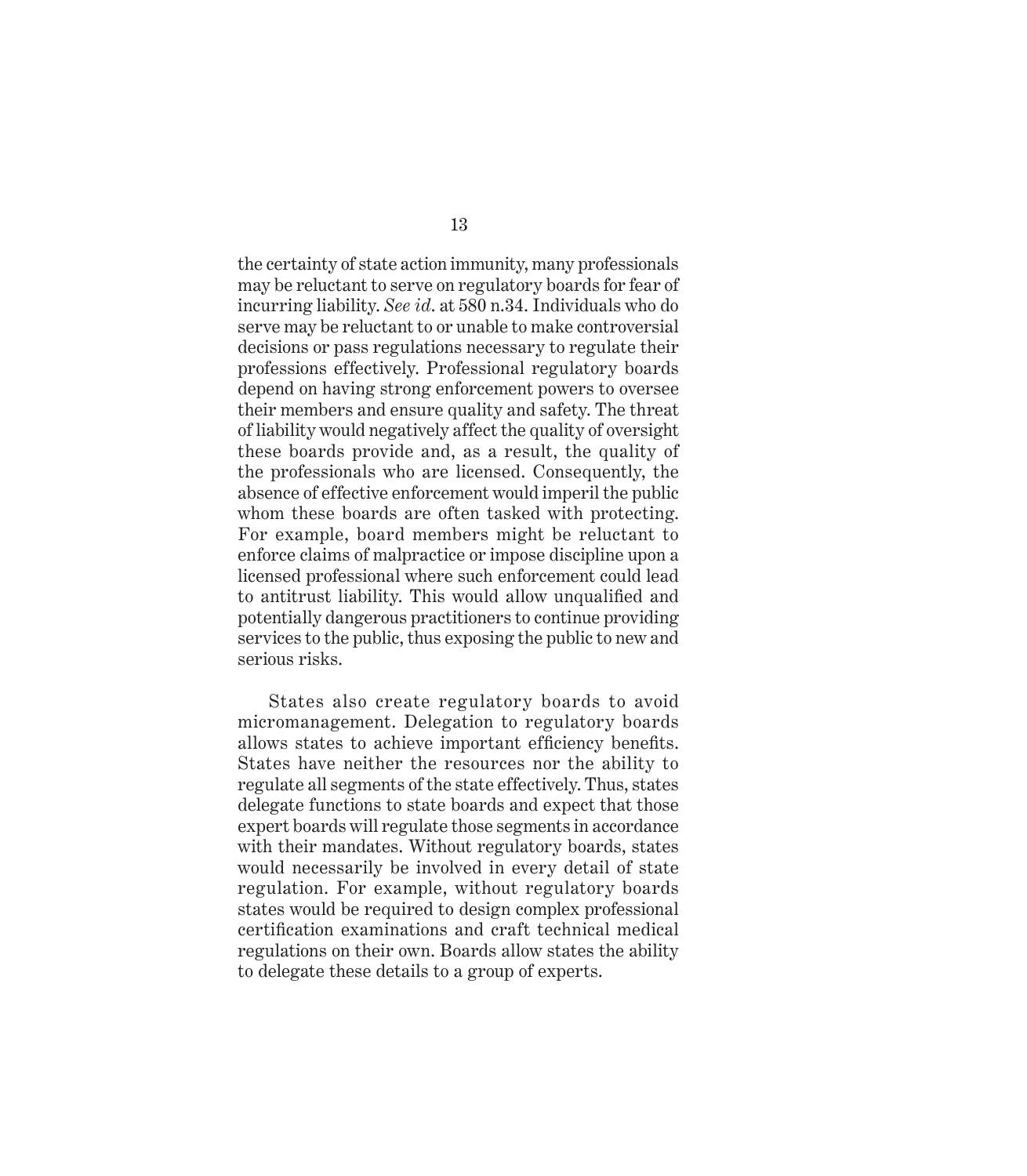Finding such boards to be private actors requiring active supervision would eviscerate the rationale for having a board of professionals. Active supervision would impose a duplicative, unnecessary, and potentially timeconsuming extra layer of review over these boards by nonexperts. In short, it would require states to micromanage the very boards to which they have chosen to delegate authority. As this Court has observed, requiring "express authorization of every action that an agency might find necessary to effectuate state policy would diminish if not destroy, [a board's] usefulness." *See Southern Motors Rate Conf.*, 471 U.S. at 64. Lay supervision of these highly technical boards would diminish the effectiveness of the regulatory regime and imperil the public whose health and safety these boards are tasked with protecting. There is no reason to believe that an additional layer of supervision overseen by lay persons would improve the decision making of these boards. Rather, without technical expertise, such lay persons must rely on the counsel of the market participant board members anyway. Absent such reliance, decisions made by lay members could imperil the health and the well-being of the public. Those lay members who would ignore the conclusions of the expert board would make medical, dental, or other highly technical judgments without the benefit of expert guidance. Thus, in effect, any active supervision of these boards would either be entirely duplicative or, more seriously, pose a significant risk to the public.

The Fourth Circuit's test is simply not a workable objective standard for state boards to follow. Instead, it puts boards in a state of constant uncertainty regarding their legality. The Fourth Circuit's ruling seems to hold that there are too many privately interested professionals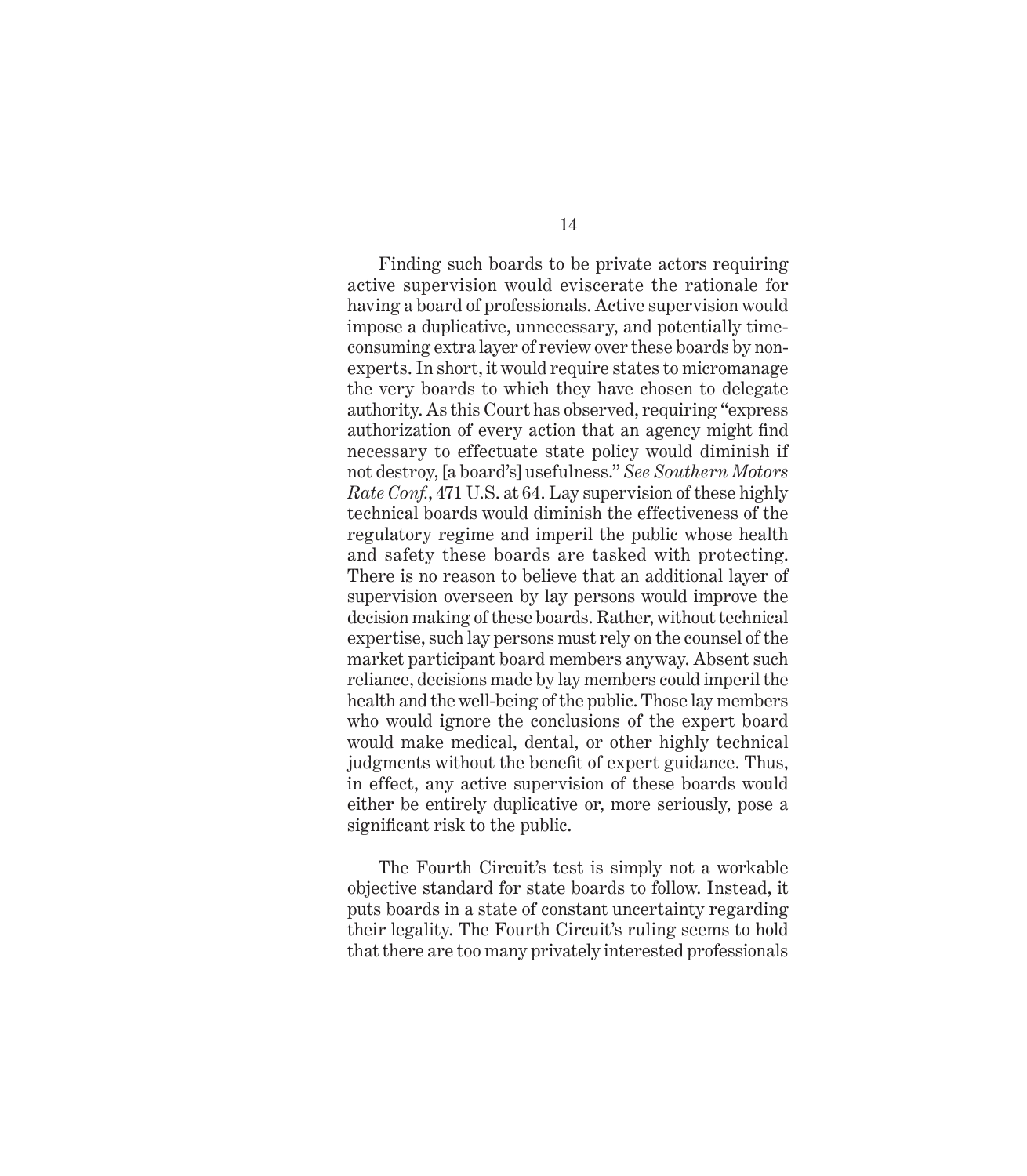on the Dental Board to be a state entity. *The N.C. State Board of Dental Examiners*, 717 F.3d at 368. Thus, any board composed of market participants would be vulnerable to the charge that it is actually a private actor requiring active supervision. The Fourth Circuit does not clearly explain, however, how a state might structure its regulatory boards to avoid active supervision. Instead, the Fourth Circuit merely notes that active supervision might not be required for boards that are more "quintessential" state agencies, without explaining how a regulatory board might rise to such "quintessential" status. *Id*. at 367 n.4. Moreover, what the Fourth Circuit does not acknowledge is that state boards are almost always dominated by market participants. *See e.g., Hass*, 883 F.2d 1453 (twelve of fifteen members of the board were professionals); *Earles*, 139 F.3d 1033 (entire board was composed of professionals). As discussed *supra*, the reasons for this are manifold, but generally states have determined that the effective administration of regulatory boards *requires* that they include interested members. *See Hoover v. Ronwin*, 466 U.S. 558, 580 (1984) (recognizing that state committees, commissions, and others "*necessarily must advise the sovereign*") (emphasis added). Thus, any test that hinges the application of active supervision on the membership structure of a state board is simply unworkable and destroys a state's ability to delegate functions to these boards.

Although the Fourth Circuit's decision appears to have articulated a test that hinges the application of active supervision upon whether a regulatory board contains a majority of market participants, *See The N.C. State Board of Dental Examiners*, 717 F.3d at 368, the concurring opinion suggested that the critical feature was not the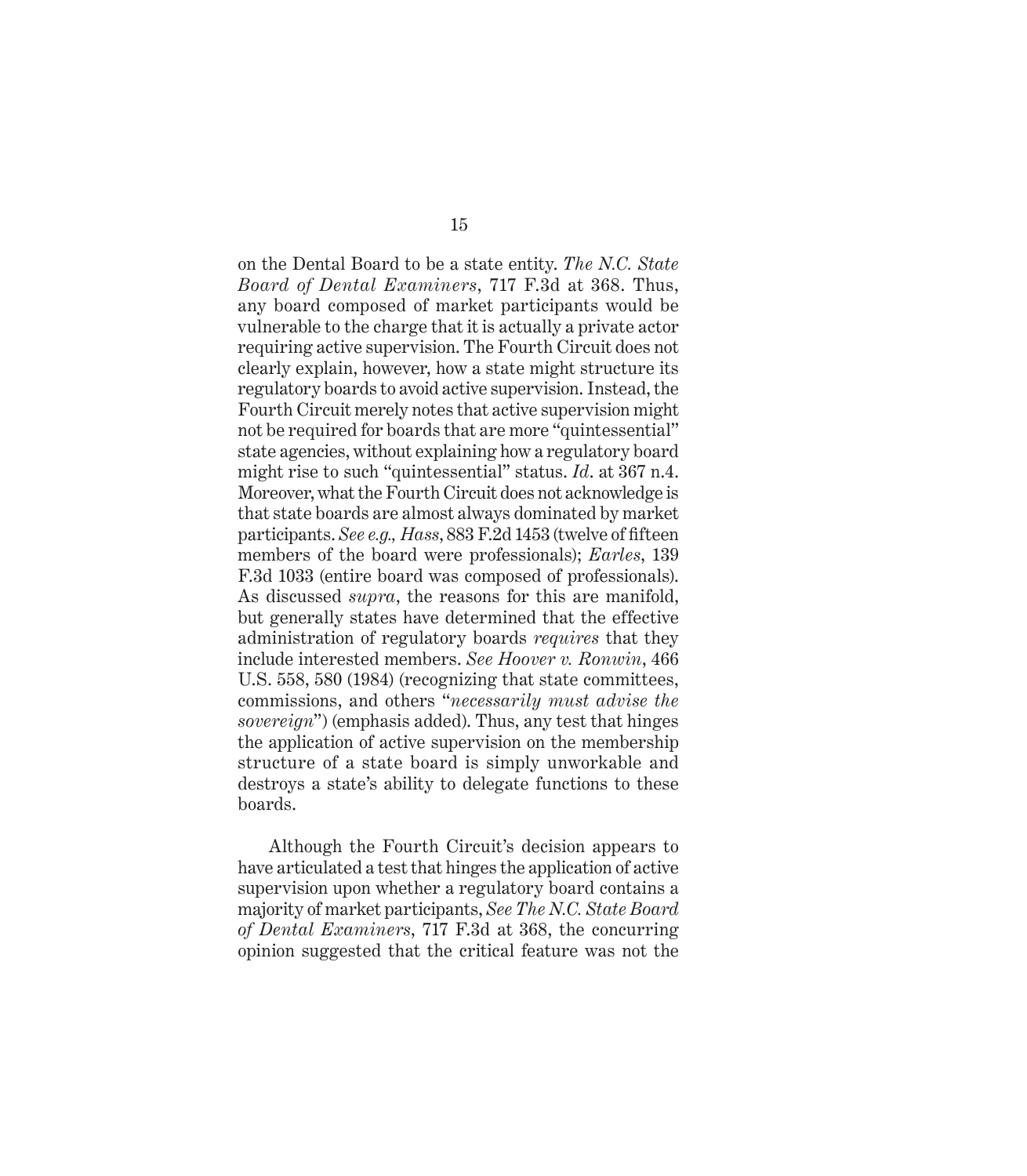ratio of professionals on the board, but rather the means by which Dental Board members were selected—election by other licensed professionals, as opposed to selection by the state government.<sup>2</sup> *Id*. at 376. The specific parameters of the Fourth Circuit's test for state action immunity are therefore unclear. To the extent this Court concludes that the Dental Board should be treated as a private actor solely because of the method by which its members were selected, *amici* respectfully urge this Court to expressly so state, so as to construe the Fourth Circuit's ruling narrowly and to provide clearer guidance regarding the permissible role of licensed professionals on regulatory boards.

**B. State regulatory boards are clearly state entities and possess the attributes that this Court has emphasized in holding that municipalities do not need to meet the active supervision test.**

State regulatory boards are state entities. They possess the public attributes that this Court recognized in *Town of Hallie*, holding that a municipality was not required to show active supervision. *See Town of Hallie*, 471 U.S. at 45-47. This Court acknowledged that, unlike private actors, a municipality's conduct was likely to be exposed to public scrutiny and was checked to some degree through the electoral process. *Id*. at 45 n.9.

<sup>2.</sup> Although *amici* do not endorse selection of board members via election by licensed professionals, the delegation of state functions to licensed professionals serves a vital role in state regulation, and this Court's precedent makes clear that it is not a proper role of the federal government to second guess the means by which the States opt to structure their regulatory boards.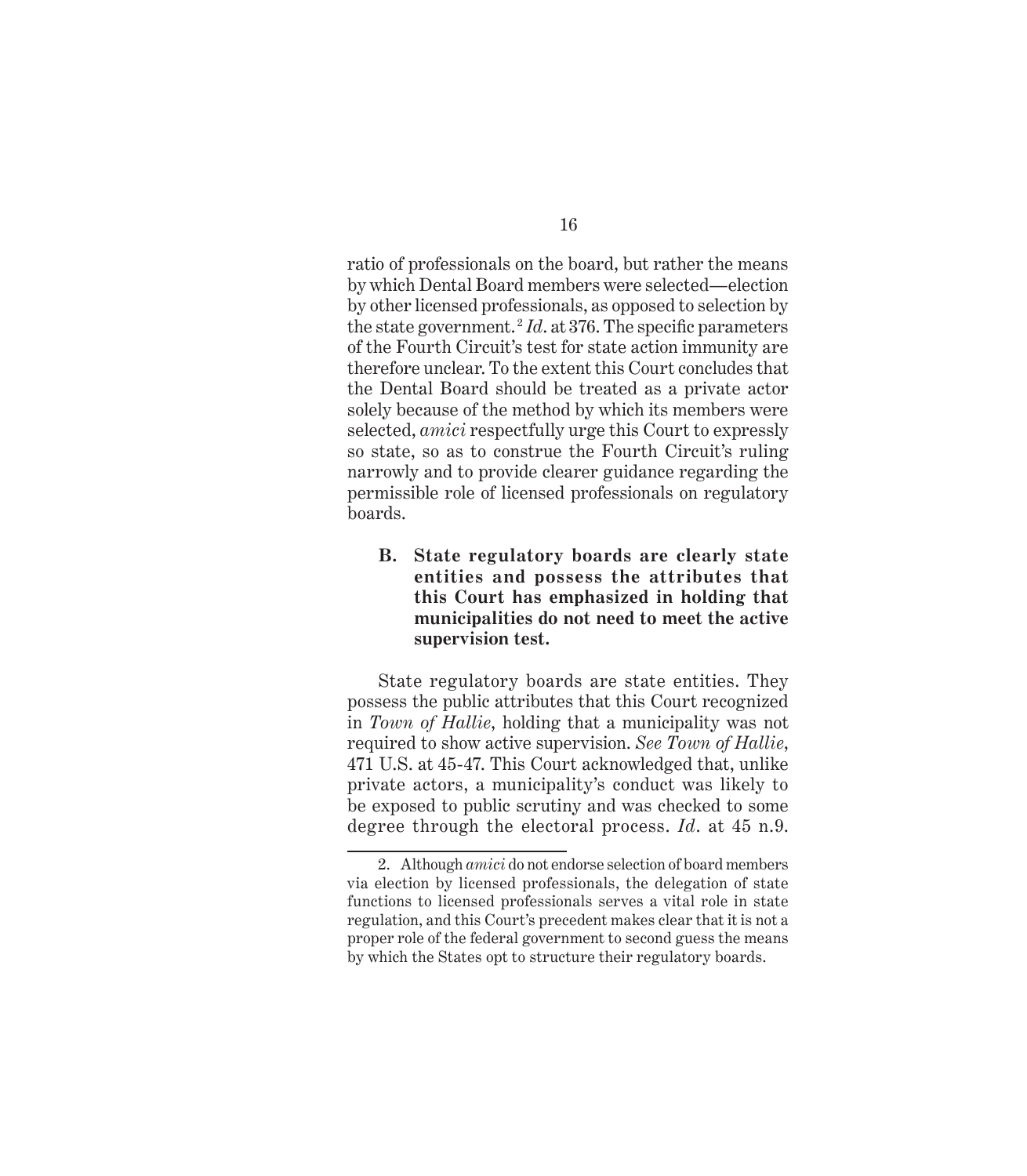These characteristics provided the Court comfort that "there is little or no danger that [the entity] is involved in a private price fixing arrangement." *Id.* at 47. This Court has used the clear articulation prong of the *Midcal* test alone to guard against anticompetitive behavior by state, municipality, and sub-state entities. *See e.g., id.*  at 47*; Federal Trade Commission v. Phoebe Putney*, 133 S.Ct. 1003, 1016 (2013). For these types of entities, clear articulation provides sufficient protection against anticompetitive behavior. For example, in *Goldfarb v. Virginia State Bar*, this Court held that a state bar association made up of market participants did not qualify for state action immunity "because it [could not] fairly be said that the State of Virginia through its Supreme Court Rules required [the Bar's] anticompetitive activities." 41 U.S. 773, 790 (1975). In other words, this Court held that Virginia had not clearly articulated a policy to displace competition. *See Phoebe Putney*, 133 S.Ct. at 1016 ("[I]n Goldfarb v. Virginia State Bar… we found no evidence that it had adopted a policy to displace price competition among lawyers"). Although the FTC and Fourth Circuit have both relied on *Goldfarb*, *Goldfarb* is a case that turned exclusively on the absence of clear articulation not on active supervision, which this Court did not apply. The reasoning behind this Court's application of active supervision to municipalities and other sub-state entities is as compelling if not more so when applied to state regulatory boards.

State boards similarly have broad public mandates and rules designed to protect the legitimacy and integrity of their processes. In the immediate case for example, North Carolina defines the Dental Board as a public entity. N.C. Gen. Stat. § 90-22(b). The Dental Board is established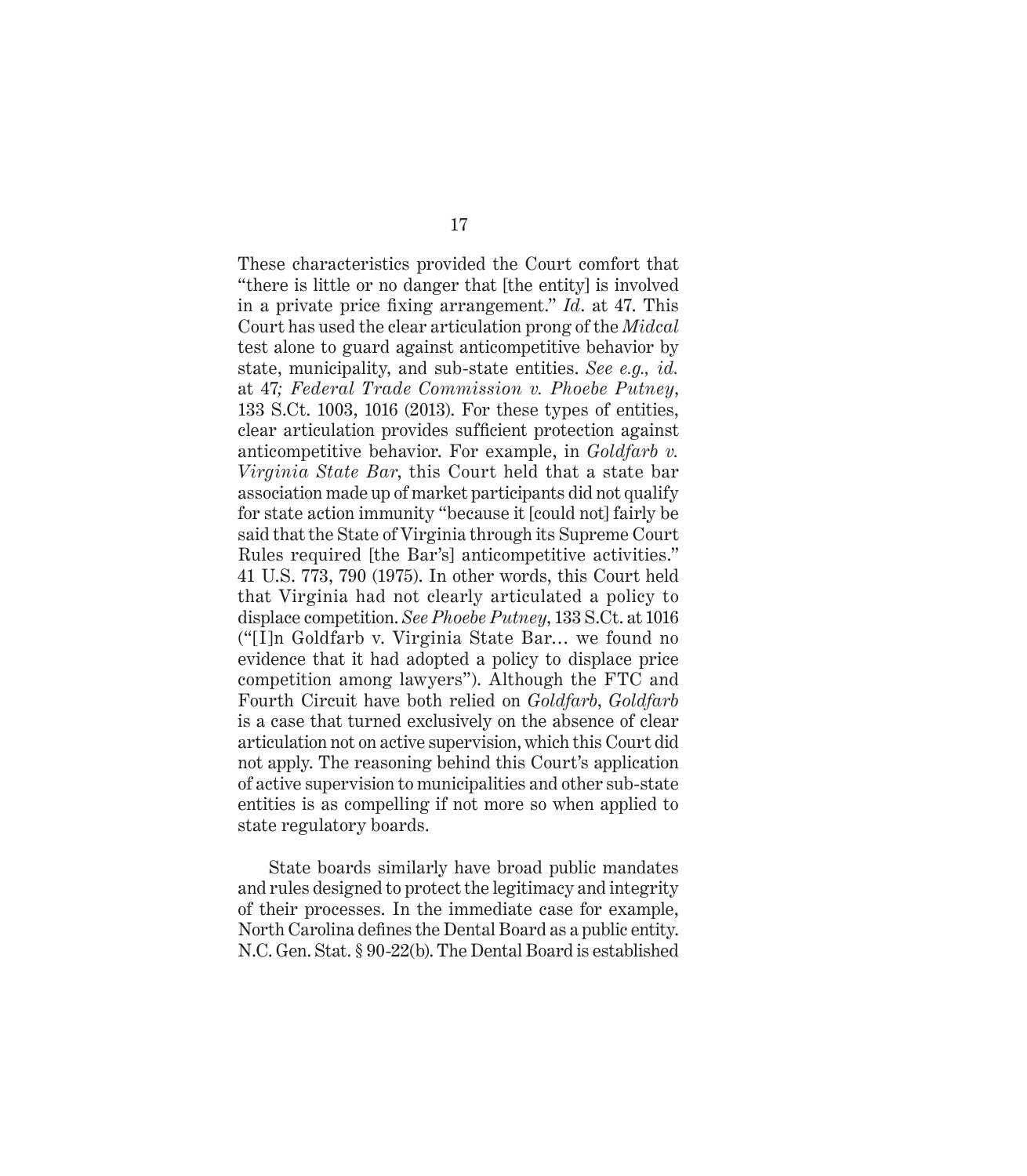by action of the state legislature—not by decree of a medical society or other private entity. N.C. Gen. Stat. 90-22(b). The state has expressly designated the Dental Board as the agent through which the state will regulate the practice of dentistry. *Id.* (describing it as "an agency of the State for the regulation of the practice of dentistry in this state"). The Dental Act's very purpose is to protect the public interest. N.C. Gen. Stat. § 90-22 (declaring the practice of dentistry "to affect the public health, safety, and welfare and to be subject to regulation and control in the public interest").

Unlike private actors, and like municipalities, state boards are consistently exposed to public scrutiny. For example, in the immediate case, as a state agency, the Dental Board is subject to open-government laws and strict ethics rules. The Dental Board's records are open for public inspection, N.C. Gen. Stat. § 90-41(g), and its accounts and financial affairs are subject to periodic audits by the state auditor. N.C. Gen. Stat. §§ 93B-4;  $147-64.1 - 147-64.14$ . It is required to give public notice of its meetings, which must be open to the public. N.C. Gen. Stat. § 143-318.9 – 143-318.18. Any rules passed by the Dental Board must be reviewed and approved by the Legislature's Rules Review Commission. N.C. Gen. Stat. §143B30.1 – 143B-30.4. Board members are sworn to protect the public and required by statute to avoid conflicts of interest. N.C. Gen. Stat §§ 138A-2; 138A-22(a). Board members are public officials who must comply with a code of ethics. N.C. Gen. Stat. § 138A-1 – 138A-45. Lastly, and directly relevant to the Fourth Circuit's rationale, as a state agency, members of the Dental Board are expressly forbidden from using their board membership for private gain. N.C. Gen. Stat. §§ 138A-31, 138A-34, 138A-45(g).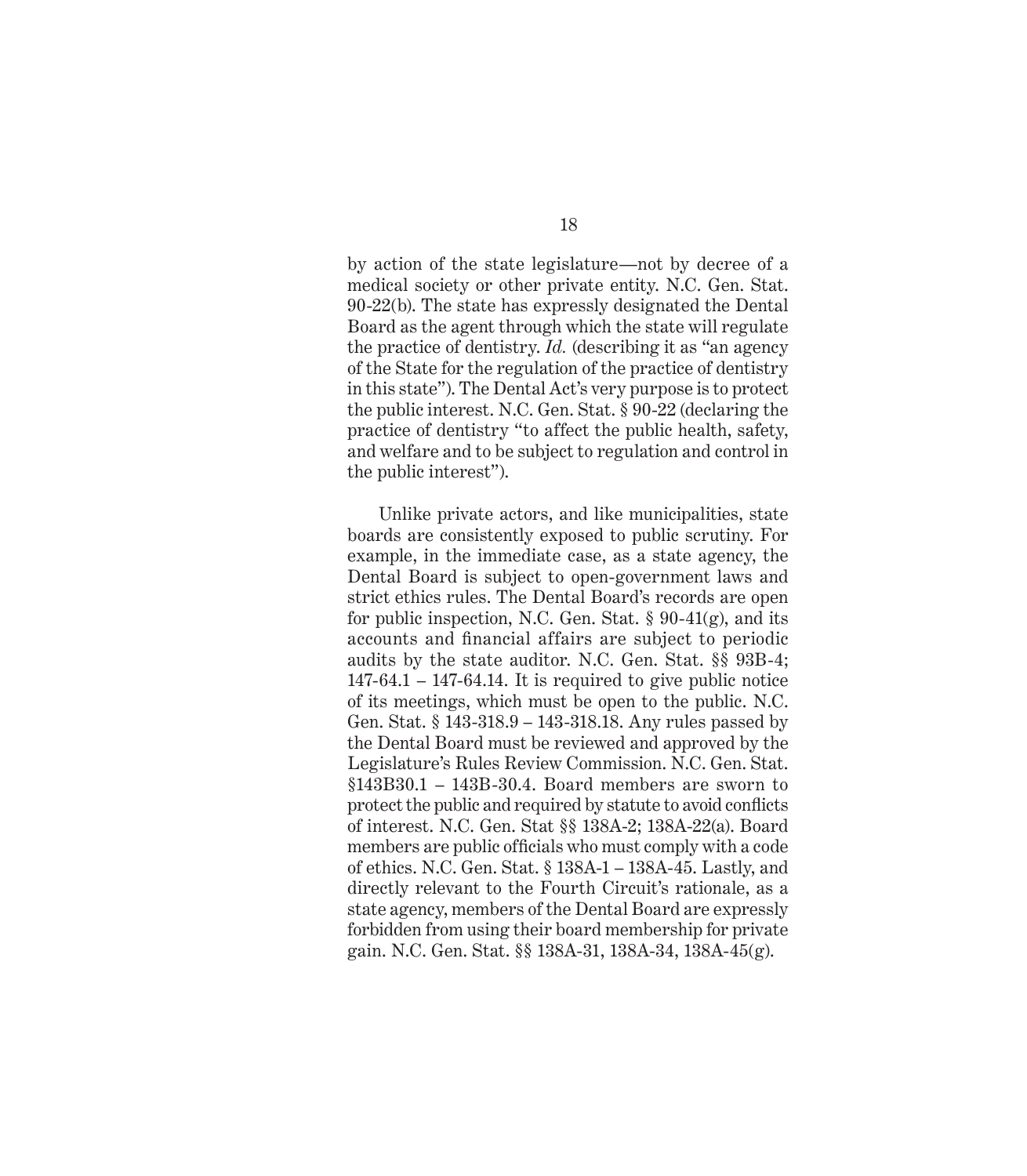The courts that have ruled on this issue have adopted the reasoning of *Town of Hallie* and noted the public characteristics of state boards. *See e.g., Hass v. Oregon State Bar*, 883 F.2d 1453 (9th Cir. 1989); *Earles v. State Board of Certifi ed Public Accountants*, 139 F.3d 1033 (5th Cir. 1998); *Porter Testing Laboratory v. Board of Regents for Oklahoma Agricultural & Mechanical Colleges*, 993 F.2d 768 (10th Cir. 1993). In *Hass*, the Ninth Circuit held that a State Bar Association was not subject to active supervision even though twelve of the fifteen members of the Board were practicing attorneys who were elected by other lawyers in the state. 883 F.2d at 1460. The court held that the state bar association had attributes similar to those noted by this Court in *Town of Hallie* and noted that the Bar Association was a "public corporation" and an "instrumentality of the judicial department." *Id*. at 1455. The Bar Association was also "the agency of the state of Oregon organized to regulate the practice of law for the benefit of the public." *Id.* at 1460. The court acknowledged several characteristics that exposed the Bar Association to public scrutiny including that its records were open to public inspection, its accounts subject to periodic audit, its meetings open to the public, and its members subject to ethics rules. *Id*. at 1460. These characteristics, the court held, left "no doubt that the Bar is a public body, akin to a municipality for the purposes of the state action exemption." *Id*. at 1460.

Similarly, in *Earles*, the Fifth Circuit held that a State Board of Certified Public Accountants was not subject to active supervision even though the Board was "composed entirely of CPAs who compete in the profession they regulate." 139 F.3d at 1041. The court held that the CPA Board was functionally similar to a municipality because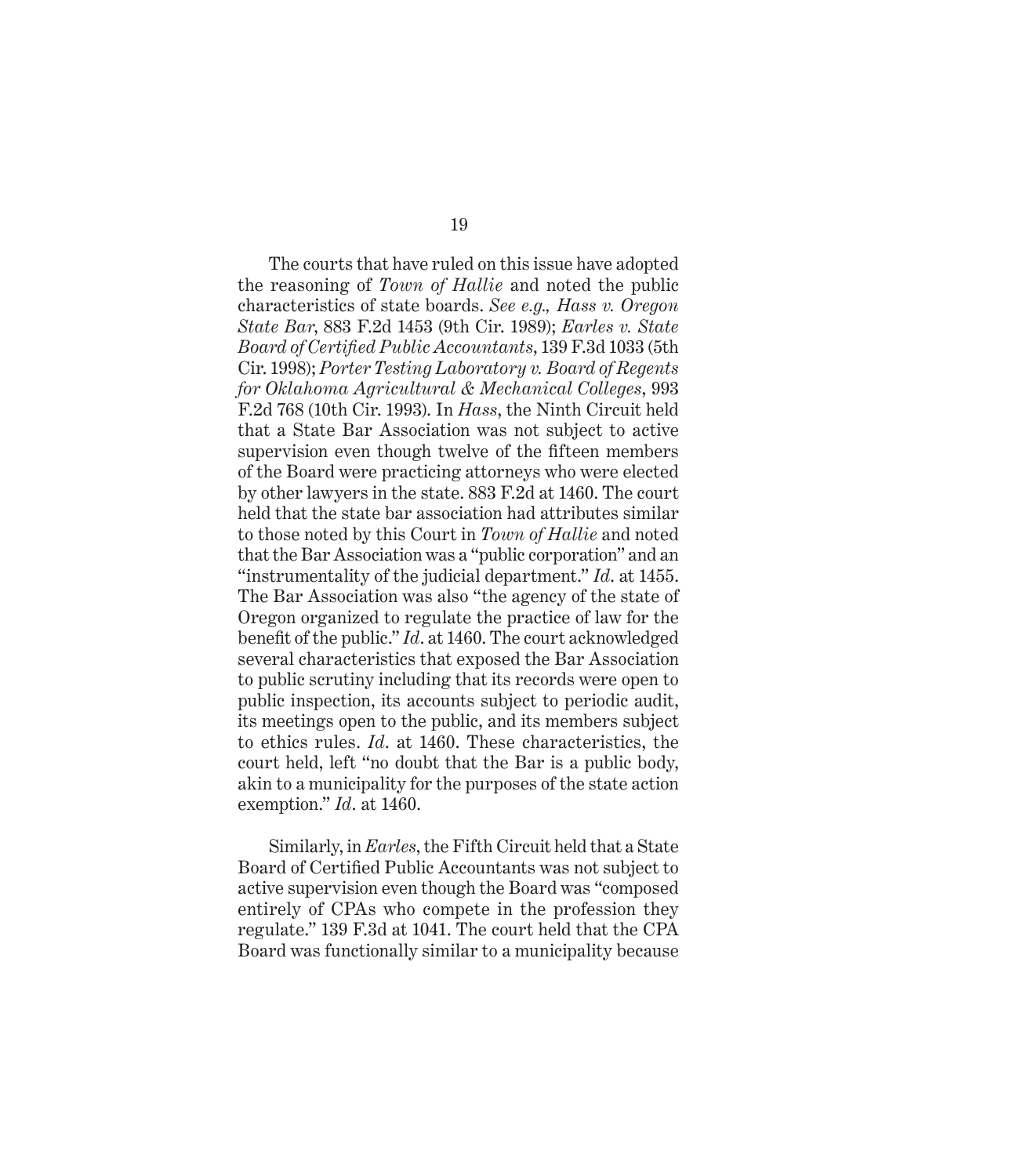of the "public nature of the Board's actions." *Id*. at 1041. In the immediate case, the Dental Board exhibits those public characteristics that the courts in both *Earles* and *Hass* emphasized in finding those boards public entities. As were the boards in *Hass* and *Earles*, and as are a multitude of regulatory boards across states and professions in this country, the Dental Board is clearly a public entity.

#### **C. The mere presence of a majority of licensed professionals on a board that regulates that profession does not make that board a "private" actor.**

The Fourth Circuit improperly applied a presumption that board members are motivated by self interest and, thus, the Board must not be a state entity. *See The N.C State Board of Dental Examiners*, 717 F.3d at 369 ("[W]hen a state agency appears to have the attributes of a private actor and is taking actions to benefit its own membership . . . both parts of *Midcal* must be satisfied"). Any test that would deem a state entity private simply because, pursuant to state law, a majority of the board's members are also market participants, improperly presumes that a state entity is motivated by self-interest. Unlike private actors, however, state regulatory boards should be presumed to be acting in furtherance of their state mandated missions. This is consistent with this Court's treatment of municipalities. *See Town of Hallie*, 471 U.S. at 45.

This Court has applied a presumption that municipalities act in the public interest. *Town of Hallie*, 471 U.S. at 45. In *Town of Hallie*, this Court did not hold that courts should engage in a case-by-case analysis to determine whether individual municipalities are entitled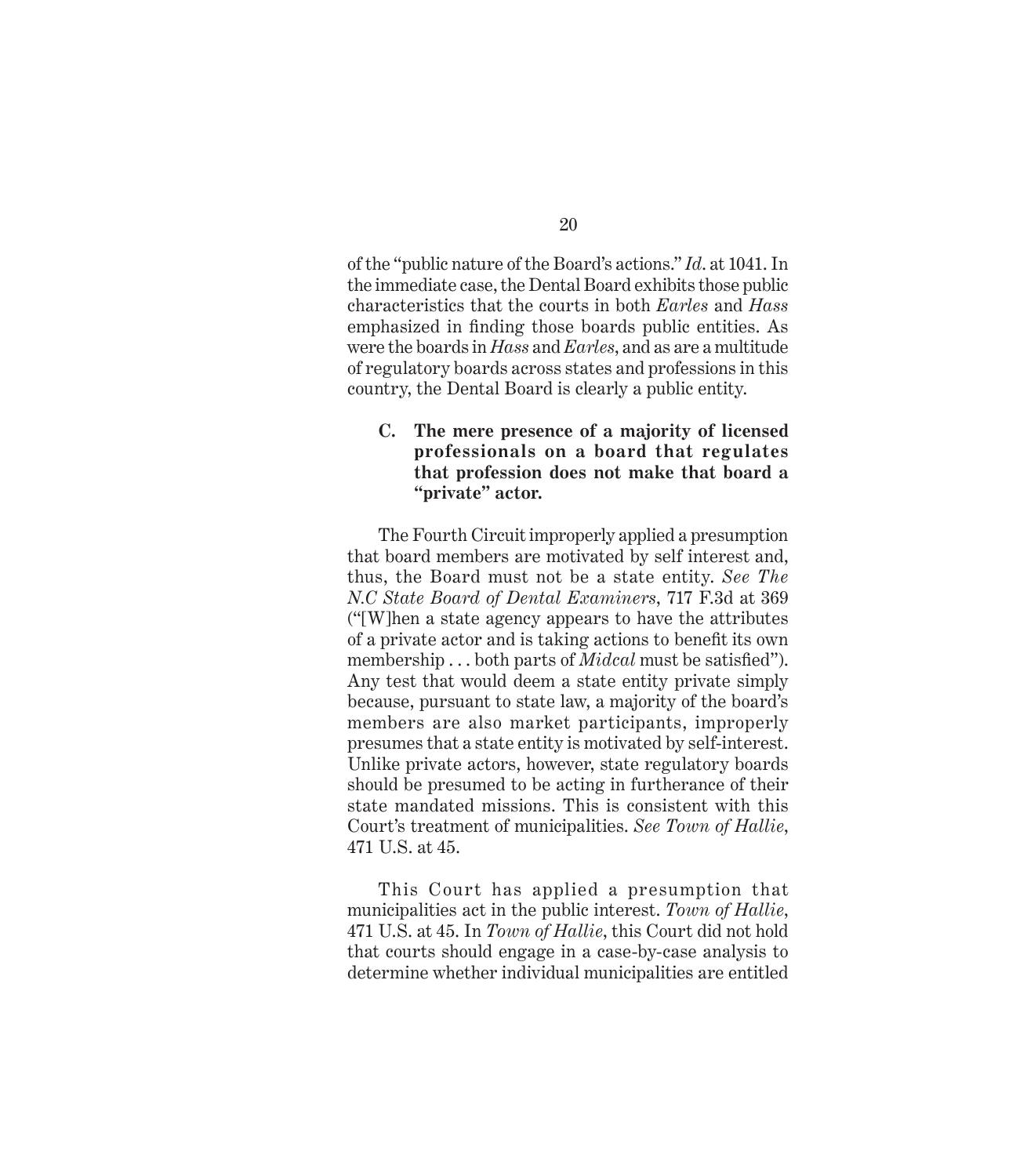to such a presumption, but simply declared that because a municipality is an arm of the state it may be presumed to be acting in the public interest. *Id*. at 45. To justify this presumption, this Court emphasized the open-government laws and other disclosure requirements that make a municipality "more likely to be exposed to public scrutiny than is private conduct." *Id*. at 45-47.

This presumption is no less appropriate for state regulatory boards. Like municipalities, state regulatory boards are arms of the state. Also like municipalities, regulatory boards are organized for the benefit of the public and not the benefit of business participants. For example, The North Carolina Dental Act's express purpose is to protect the public interest. N.C. Gen. Stat. § 90-22 (declaring the practice of dentistry "to affect the public health, safety, and welfare and to be subject to regulation and control in the public interest"). To that end, the Dental Board has been designated as the agency of the state that will regulate dentistry. N.C. Gen. Stat. § 90-22(b).

In light of *Town of Hallie*, courts have held that other sub-state entities should also be presumed to be acting in the public interest. For example, in *Cine 42nd St. Theater Corp. v. Nederlander Organization, Inc.*, the Second Circuit held that a public development corporation must be presumed to be publicly interested because it was "by statute a political subdivision of the state," thus, "its interests must be defined as public rather than private." 790 F.2d 1032, 1047 (2d Cir. 1986).

The Fourth's Circuit's holding requires a dubitable presumption. It does not necessarily follow that because individual board members are private actors, the board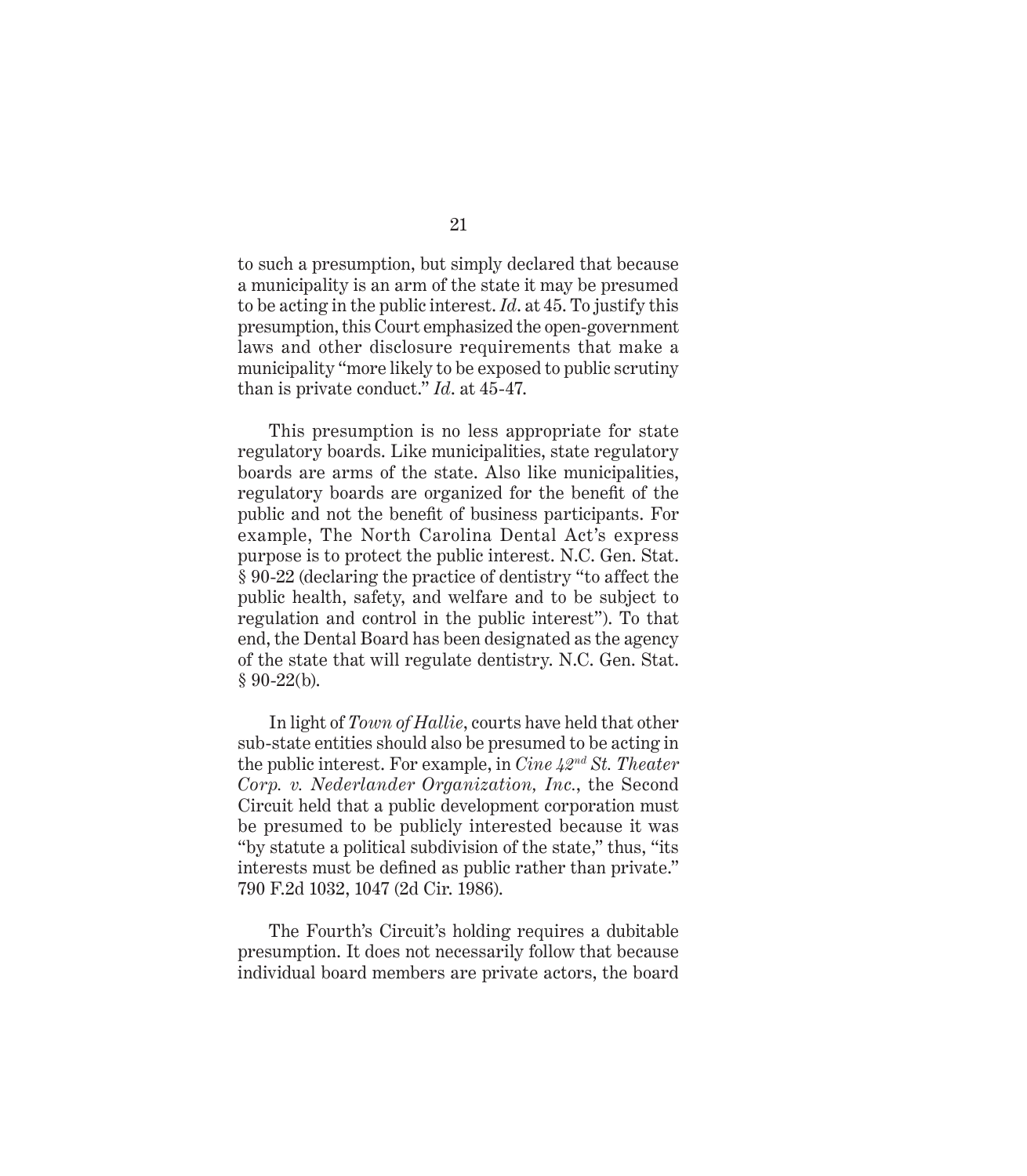itself will act in the private interest rather than in the public interest. In order to reach that conclusion, it would have to be presumed that the individual board members have a unity of private interests or that the board can accommodate each individual's disparate, private interest. Both seem unlikely. In fact, even if each individual board member acted pursuant to his or her private interest, it is at least as likely that *the board* behaves in the public interest. Indeed, it is more likely that individual board members behave, as board members, in the public interest than in their private interest. As discussed *supra*, state regulatory boards have a variety of open-government and other public disclosure requirements that consistently expose board members to the public eye. This openness indicates that the individuals and the board as a whole are more likely to behave in the public interest than in pursuit of private interests, as might be the case if, instead, they acted behind closed doors.

Indeed, even if the Fourth Circuit was correct to apply a presumption that market participant board members are motivated by self-interest, such private interests do not make the actor a private actor. As discussed *infra*, this Court has held that a court may not deem state action private action by virtue of the private interests of the members of a state entity. *City of Columbia v. Omni Outdoor Advertising*, 499 U.S. 365, 375 (1991). And, as a corollary to this rule, a court cannot deem a state actor a private actor due the presence of private interests of the board members. Deeming a state board a private actor by virtue of the private interests of its members improperly looks behind state action in opposition to this Court's clear holding in *City of Columbia v. Omni*. *See id*. at 370.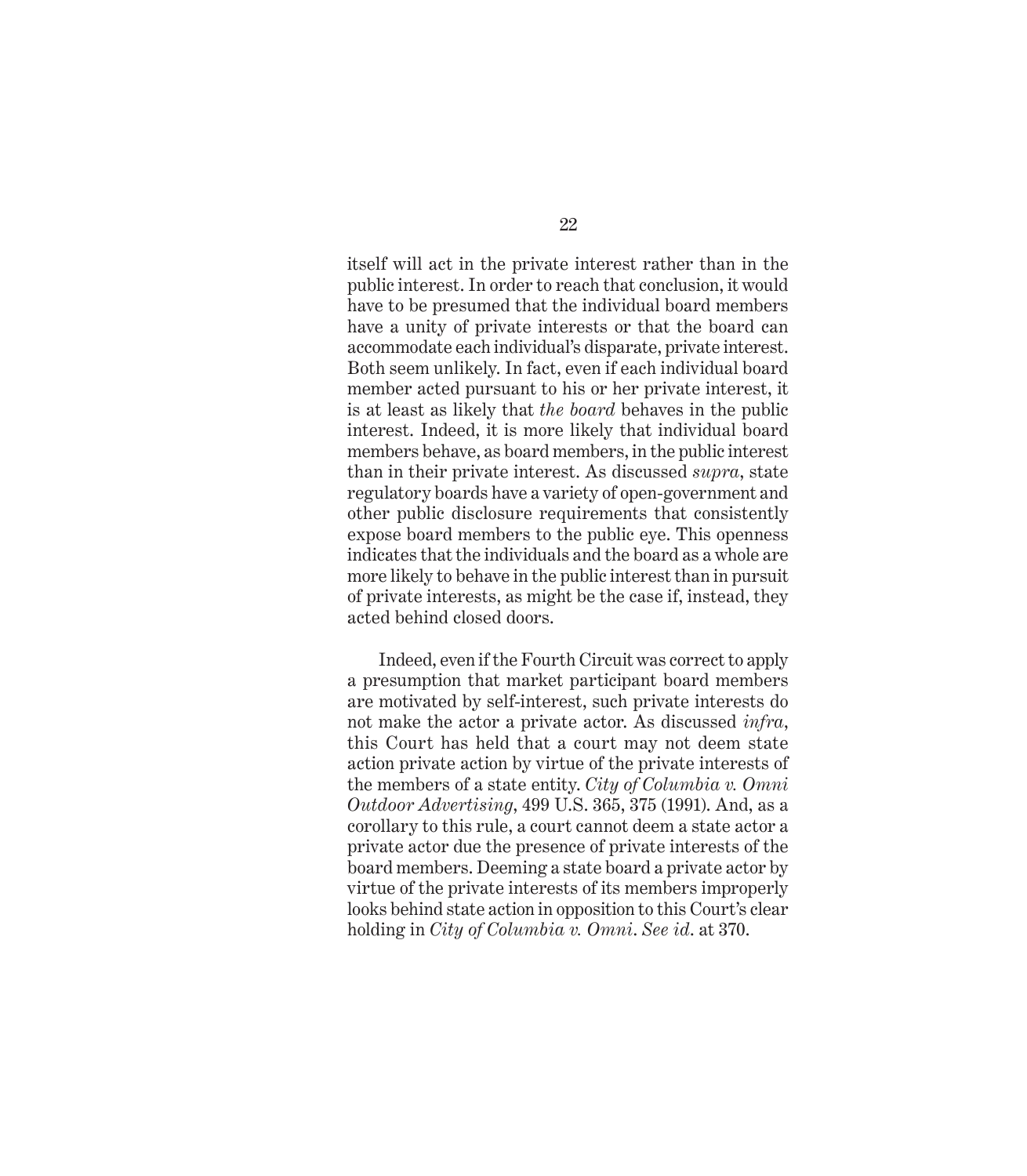#### **D. Under this Court's decision in** *City of Columbia v. Omni***, it is improper for a federal court to examine the makeup and character of a state board in order to challenge the board's status as a state actor.**

The Fourth Circuit's test for active supervision improperly looks behind the actions of state entities to determine whether they are motivated by private interests. *See The North Carolina State Board of Dental Examiners v. Federal Trade Commission*, 717 F.3d 359, 369 (2013) ("[W]hen a state agency appears to have the attributes of a private actor and is taking actions to benefit its own membership . . . both parts of *Midcal* must be satisfied"). The Fourth Circuit's focus on private interests is in direct opposition to this Court's clear mandate that courts are not permitted to examine governmental actions for perceived conspiracies, deconstruct the governmental process, or probe the official "intent" to determine if the process has been usurped by private entities. *City of Columbia*, 499 U.S. at 370. Under the *City of Columbia*'s mandate, an official state regulatory board created by state law may not be treated as a "private" actor simply because of the method and means by which the state chooses to construct the board.

This Court has rejected any interpretation of the Sherman Act that would allow courts to second guess the actions of a state to determine whether an action is "state action enough." *See City of Columbia*, 499 U.S. at 379. The only relevant inquiry is whether the state has chosen to act, not how it has chosen to act. *City of Columbia*, 499 U.S. at 379. A court may not "deem" public action private action to escape the application of the state action doctrine.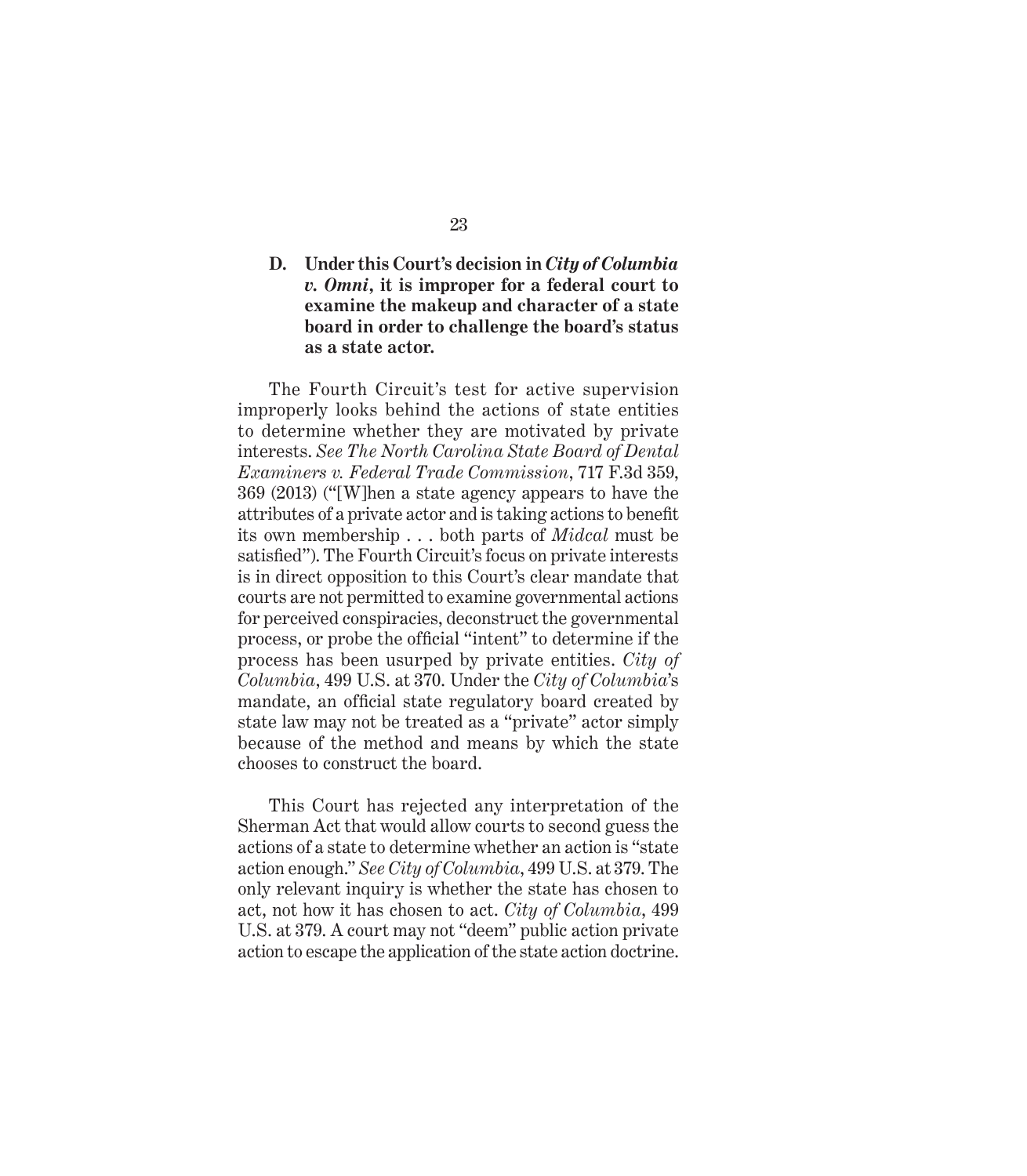*Id*. at 375. Judicial tests for state action that inquire into the private motives of an entity or that presume the existence of private motives based on an entity's structure are tests that inherently look behind the actions of the entity. *See e.g., City of Columbia*, 499 U.S. at 378, 383 ("[I]t [is] impracticable or beyond the purpose of the antitrust laws to identify and invalidate lawmaking that has been selfishly motivated by agreement with private interests").

This Court has made clear that courts need not, indeed must not, start down the slippery slope of evaluating motives of state entities. *City of Columbia*¸ 499 U.S. at 378 ("[W]here the action complained of . . . was that of the State itself, the action is exempt from anti-trust liability regardless of the State's motives in taking the action") (quoting *Hoover v. Ronwin*, 466 U.S. 558, 580 (1984)). In *City of Columbia*, this Court found that even a conspiracy between private actors and government officials could not abrogate state action. 499 U.S. at 379. Inquiry into the quality of the decision making, whether because of conspiracy, fraud, or private interest, is simply not relevant in determining whether state action immunity applies. *Id*.

The prohibition against questioning the actions of state actors applies equally to a court's determination of whether to require active supervision. As the Ninth Circuit has recognized, a court's determination of whether to apply active supervision cannot and must not hinge on the alleged private interests of state actors:

The allegations of illegitimate motive are not relevant to the application of *Parker* immunity.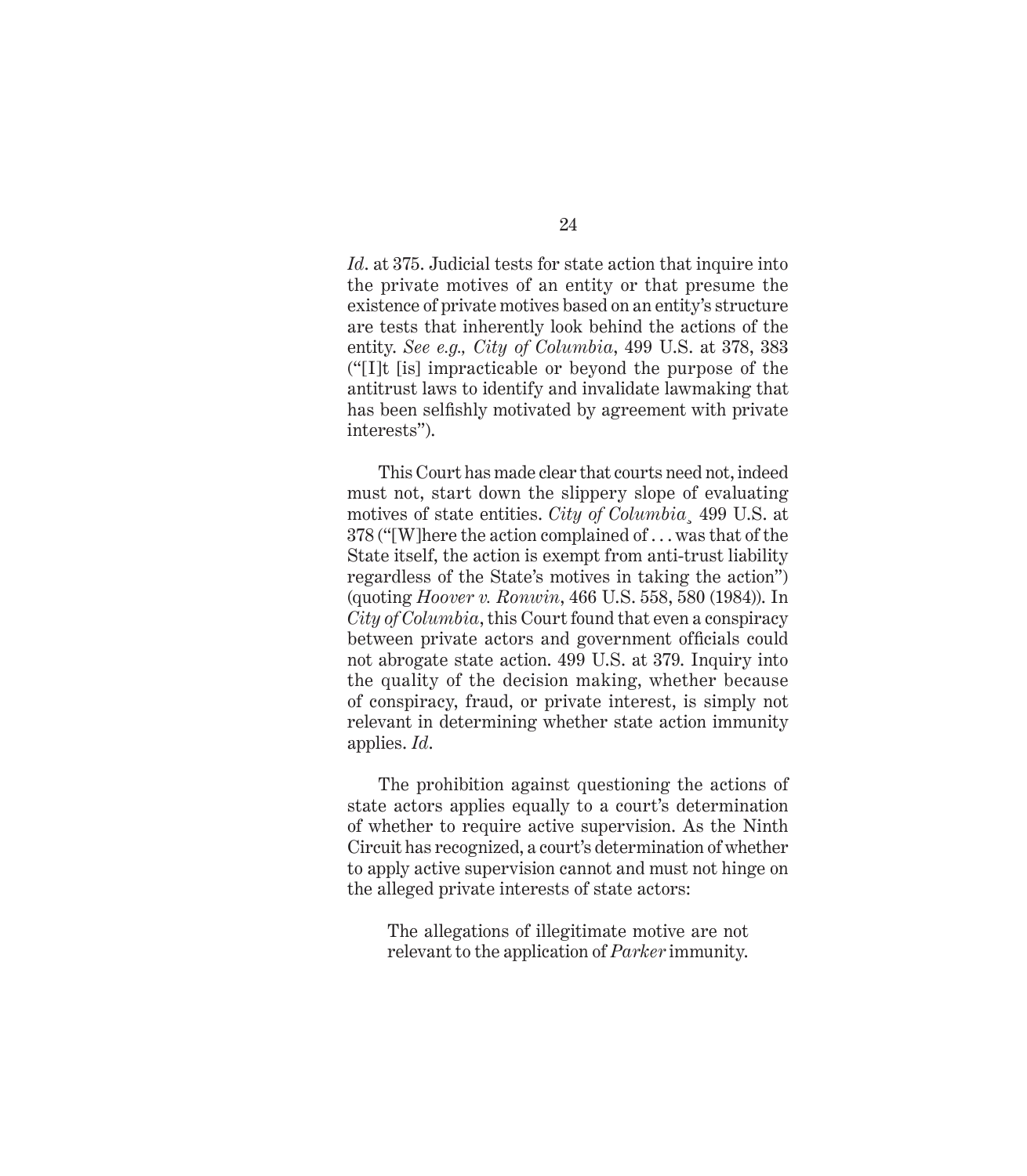Having acknowledged that the [entity] is a "public entity" [the plaintiff's] argument that the district has improperly abandoned the public interest *is not a basis to impose the active supervision requirement*.

#### *Hedgecock v. Blackwell*, 52 F.3d 333 (9th Cir. 1995) (emphasis added).

It would be a curious thing to prohibit a court from inquiring into the private motives of a state entity as was done in *City of Columbia* when a conspiracy was alleged, but to then allow a court to inquire into private motives to determine whether active supervision applies. This would allow courts and plaintiffs to circumvent the clear mandate from *City of Columbia*. Such a test would allow plaintiffs to claim that a variety of entities are private because of their composition, even if these entities have been created by state legislatures. This analysis would leave the rule in *City of Columbia* hollow and would subject a multitude of state boards around the country to potential antitrust liability. Plaintiffs could simply claim that they were addressing not whether the action of an entity was state action, but whether the entity was a state actor at all. Thus, such a rule would allow courts to inquire freely into the motives and incentives of state officials or at the very least use the composition of a state entity as a proxy for inquiring into such motives.

In this case, the Fourth Circuit, by focusing its inquiry on the composition of the Dental Board and its alleged private motives, is attempting to do exactly what this Court prohibited plaintiffs from doing in *City of Columbia*. The Fourth Circuit tested for the application of state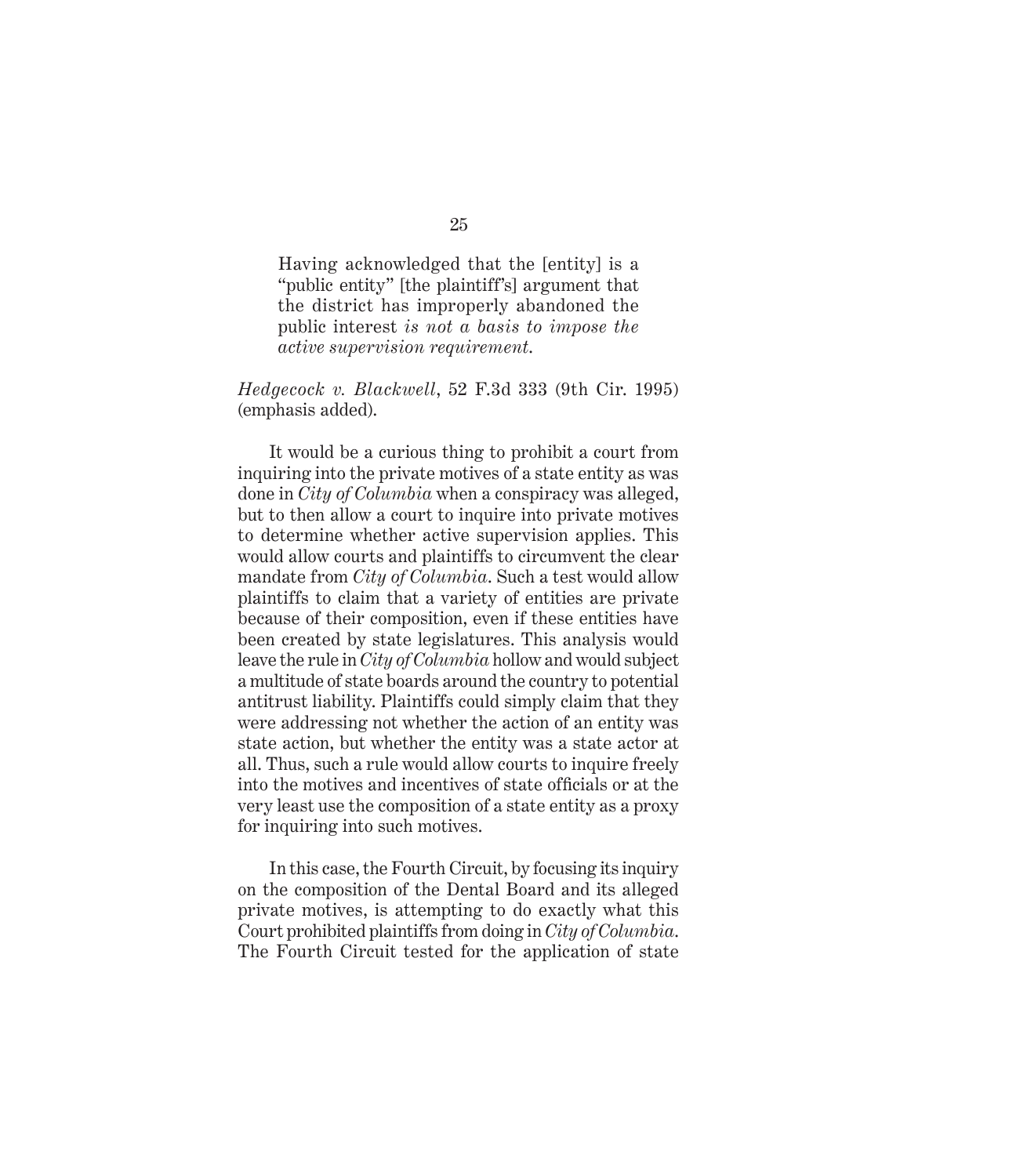action by inquiring into the private motives of the Dental Board. The Fourth Circuit held that state agencies that have "the attributes of a private actor and [are] taking actions to benefit [their] own membership" must meet both prongs of *Midcal* because in such a situation the state actor is actually a "private actor." *N.C. State Board of Dental Examiners*, 717 F.3d at 369. In *City of Columbia*, this Court rebuffed similar logic, finding that government action cannot be deemed private when taken pursuant to a private interest. 499 U.S. at 375. This Court reasoned that, "[s]ince it is both inevitable and desirable that public officials often agree to do what one or another group of private citizens urges upon them, such an exception would virtually swallow up the *Parker* rule." *Id*. at 375.

Note that in neither *City of Columbia* nor *Town of Hallie* did this Court suggest that possible private motives should be examined, with the possible result that the state entity might instead be found to be a private entity. In fact, this Court has noted in other cases that municipalities are largely free to make economic choices "counseled solely by their own parochial interests." *Lafayette v. Louisiana Power & Light Co.*, 435 U.S. 389, 408 (1977). *City of Columbia* is especially instructive because the alleged conspiracy presented a real danger that, in concert with the local company, the municipality was furthering a private price fixing arrangement. Thus, any test that hinges application of state action immunity on the potential for private interests simply cannot be reconciled with *Town of Hallie* or *City of Columbia*.

As this Court has observed, all actions taken by a state entity are vulnerable to the accusation that they are not in the public interest and were done pursuant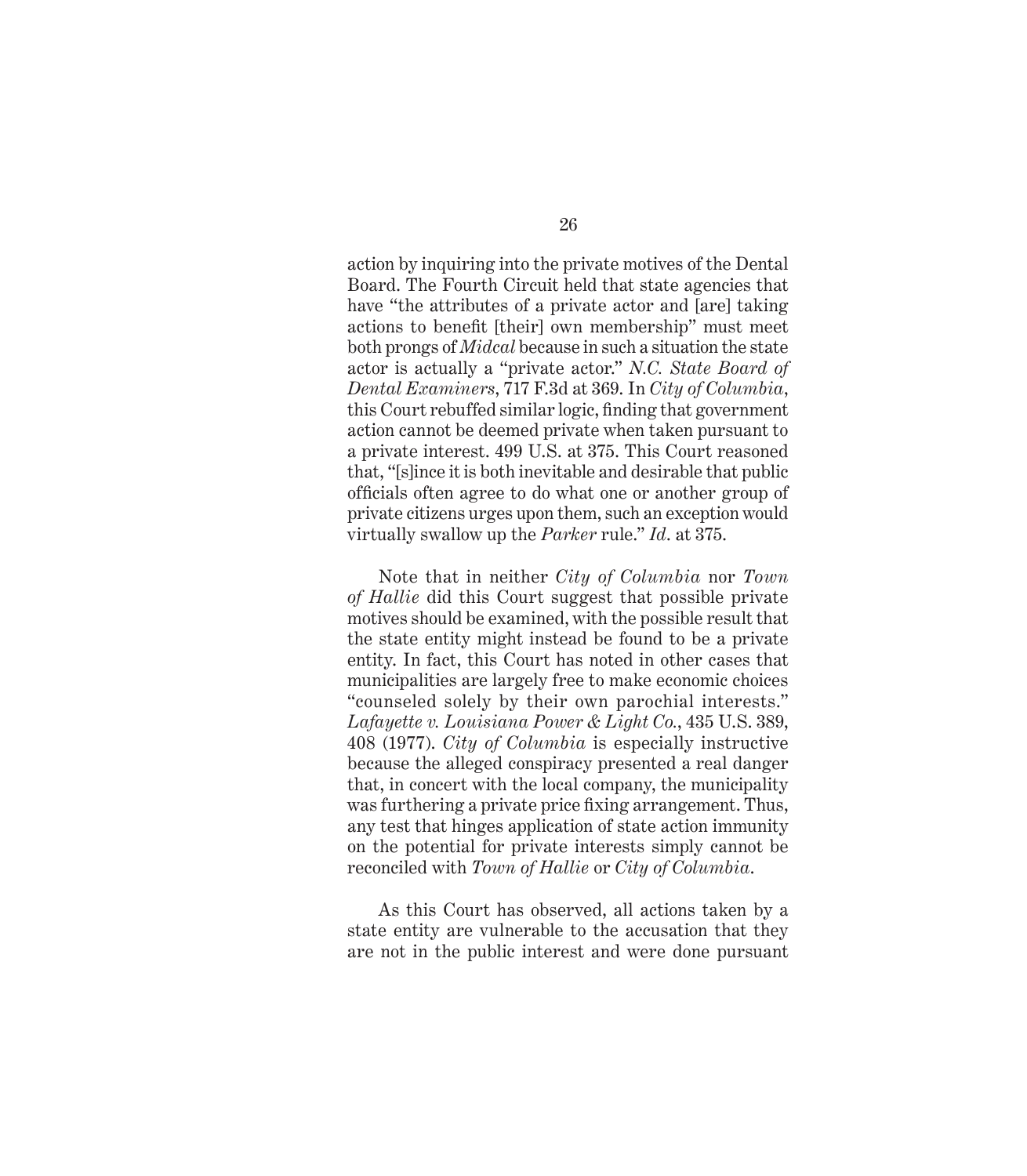to private interests. *City of Columbia*, 499 U.S. at 375. Judicial tests focused on determining whether an actor is actually a state actor based on these private interests would be impractical and would require courts to engage in subjective evaluations of state entities whenever an entity raised state action as a defense.

Additionally, this Court has emphasized that the prohibition against examining the basis and motivations for state actions is based in large measure on the state action doctrine's dual concerns for federalism and state sovereignty. *See City of Columbia*, 499 U.S. at 374 (holding that "in light of our national commitment to federalism, the general language of the Sherman Act should not be interpreted to prohibit anticompetitive actions by the States in their governmental capacities as sovereign regulators"); *see also id*. at 372 ("[I]n order to prevent *Parker* from undermining the very interests of federalism it is designed to protect…"). This Court has cautioned that if a state entity's decision to regulate "is made subject to ex post facto judicial assessment . . . with personal liability of [public officials] a possible consequence, we will have gone far to compromise the States' ability to regulate their domestic commerce." *City of Columbia*, 499 U.S. at 377.

Federalism requires deference to the decision making of states, even where faulty. *See City of Columbia*, 499 U.S. at 373. Thus, the state action doctrine is designed to protect the result of the state's political process even if that result is fundamentally at odds with federal antitrust policy. *See Surgical Care Ctr. v. Hospital Serv. Dist. No. 1*, 153 F.3d 220 (5th Cir. 1998) (holding that *Parker* "commands judicial deference to regulatory schemes enacted by state legislatures, notwithstanding a court's views on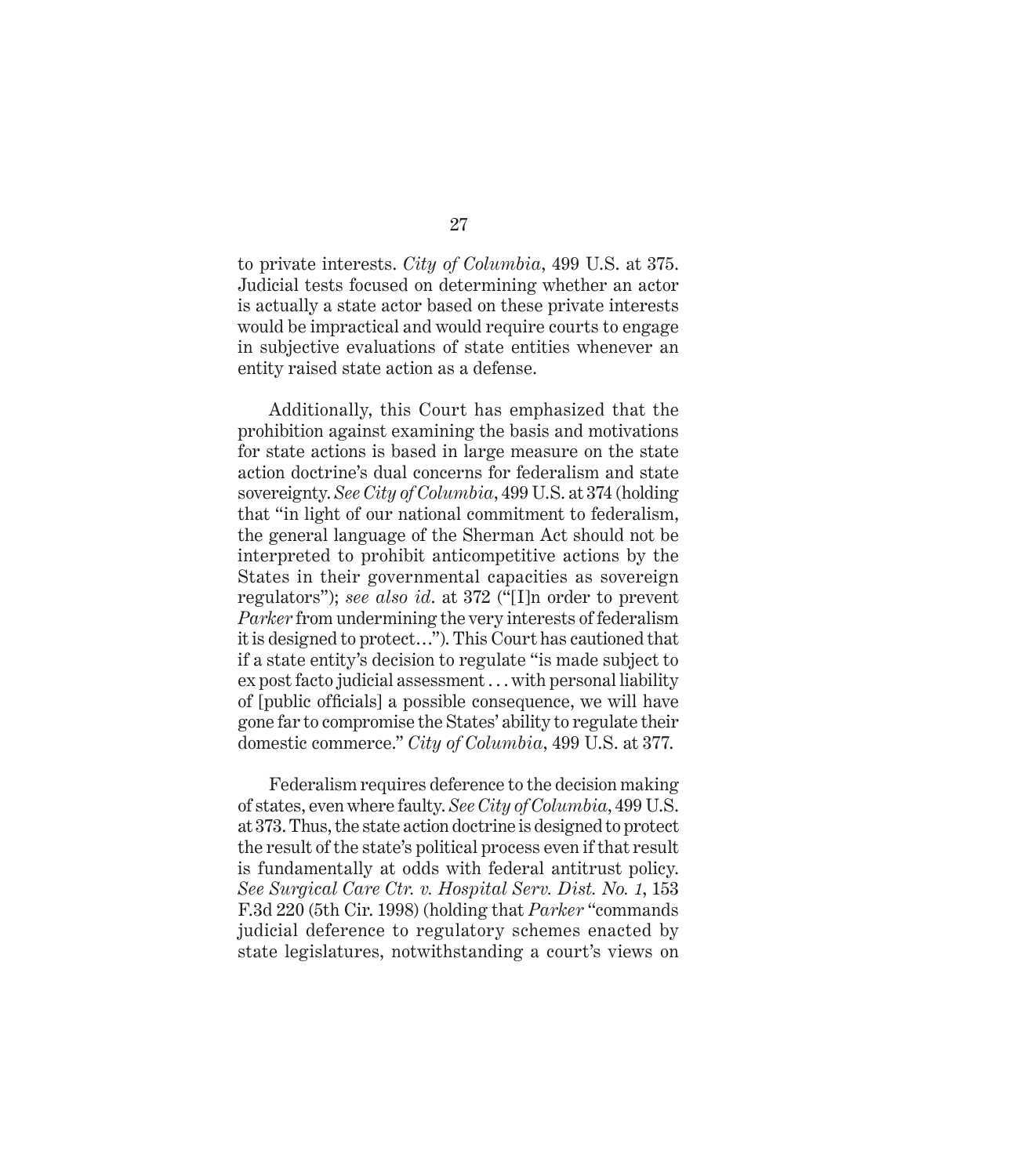the economic wisdom of the challenged regulation"). As this Court has emphasized, allowing courts to look behind governmental actions would "emasculate" the *Parker* doctrine because it would allow "[P]laintiffs to look behind the actions of state sovereigns and base their claims on perceived conspiracies to restrain trade among the committees, commissions, or others *who necessarily must advise the sovereign*." *Hoover v. Ronwin*, 466 U.S. 558, 580 (1984) (emphasis added).

The Fourth Circuit's ruling tested for application of active supervision by inquiring into the structure of the entity, while ignoring the formalities of state law. The Fourth Circuit's ruling further disregarded the fact that the Dental Board has been designated as a state agency. Federalism, however, demands that courts respect the formalities of state law in determining whether a regulatory body is a state entity. Otherwise federal courts would necessarily become impermissibly involved in structuring state administrative systems. Federal courts would, in effect, have the authority to delineate the proper administrative structure for states. This is a job that courts are ill-equipped to do and should avoid.